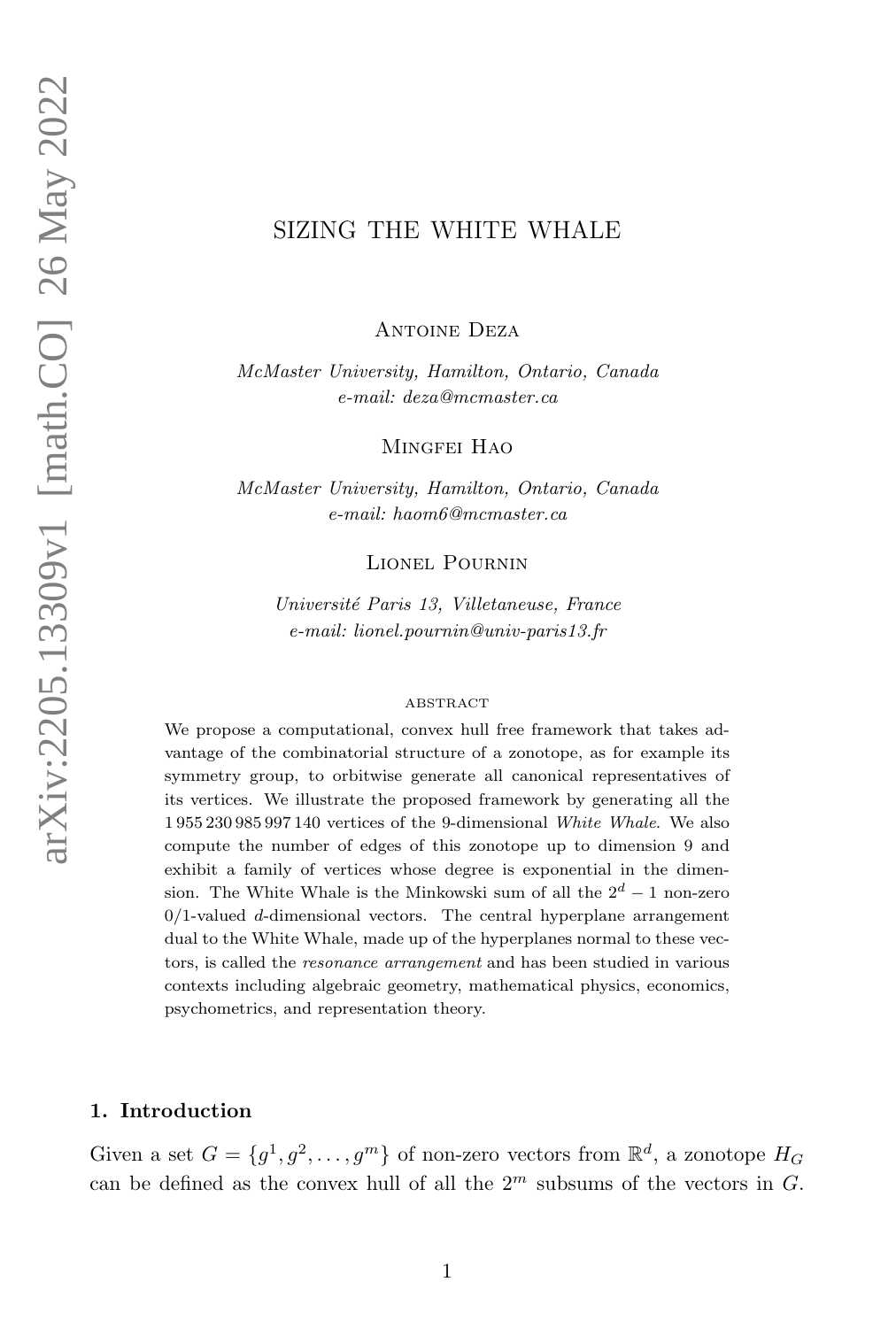Equivalently,  $H_G$  is the Minkowski sum of the line segments between the origin of  $\mathbb{R}^d$  and the extremity of a vector from G:

$$
H_G = \text{conv}\left\{\sum_{j=1}^m \varepsilon_j g^j : \varepsilon_j \in \{0, 1\}\right\}.
$$

Hereafter, the vectors contained in G are referred to as the generators of  $H_G$ . The associated hyperplane arrangement  $\mathcal{A}_G$  is made up of the hyperplanes

$$
H^j = \{ x \in \mathbb{R}^d : x^T g^j = 0 \}
$$

through the origin of  $\mathbb{R}^d$  and orthogonal to a vector in G. The chambers, or regions, of  $\mathcal{A}_G$  are the connected components of the complement in  $\mathbb{R}^d$  of the union of the hyperplanes in  $\mathcal{A}_G$ . By the duality between zonotopes and hyperplane arrangements, the vertices of  $H_G$  and the chambers of  $A_G$  are in one-to-one correspondence.

The characteristic polynomial  $\chi(\mathcal{A}_G;t)$  of  $\mathcal{A}_G$  is defined as

$$
\chi(\mathcal{A}_G;t) = b_0(\mathcal{A}_G)t^d - b_1(\mathcal{A}_G)t^{d-1} + b_2(\mathcal{A}_G)t^{d-2} \dots (-1)^d b_d(\mathcal{A}_G).
$$

where the coefficients  $b_i(\mathcal{A}_G)$  are called the Betti numbers with  $b_0(\mathcal{A}_G) = 1$ and  $b_1(\mathcal{A}_G) = m$  [\[18\]](#page-25-0). The number of chambers of  $\mathcal{A}_G$ , and thus the number of vertices of  $H_G$ , is equal to  $b_0(\mathcal{A}_G) + b_1(\mathcal{A}_G) + \cdots + b_d(\mathcal{A}_G)$ .

We propose a computational framework that goes beyond counting the vertices of  $H_G$  as it explicitly generates all of these vertices. Since a zonotope is also a polytope, this can theoretically be achieved from a convex-hull computation. This kind of computation can be performed in a more efficient way by exploiting the potentially large symmetry group of  $H_G$ . Instead of generating all of the vertices of  $H_G$ , our framework restricts to generating one canonical representative in the orbit of each vertex under the action of that group. The whole vertex set of  $H_G$  can then be recovered by letting the symmetry group of  $H_G$  act on these representatives. Minkowski sum computations can be performed via recursive convex hulls by adding the generators one by one. We refer to [\[1,](#page-24-0) [2,](#page-24-1) [3,](#page-25-1) [8,](#page-25-2) [11,](#page-25-3) [12\]](#page-25-4) and references therein for more details about convex hull computations, orbitwise enumeration algorithms, and Minkowski sum computations. While a number of practical algorithms have been developed, this kind of task is highly computationally expensive. For this reason, our framework is convex hull free. It also exploits the combinatorial properties of Minkowski sums,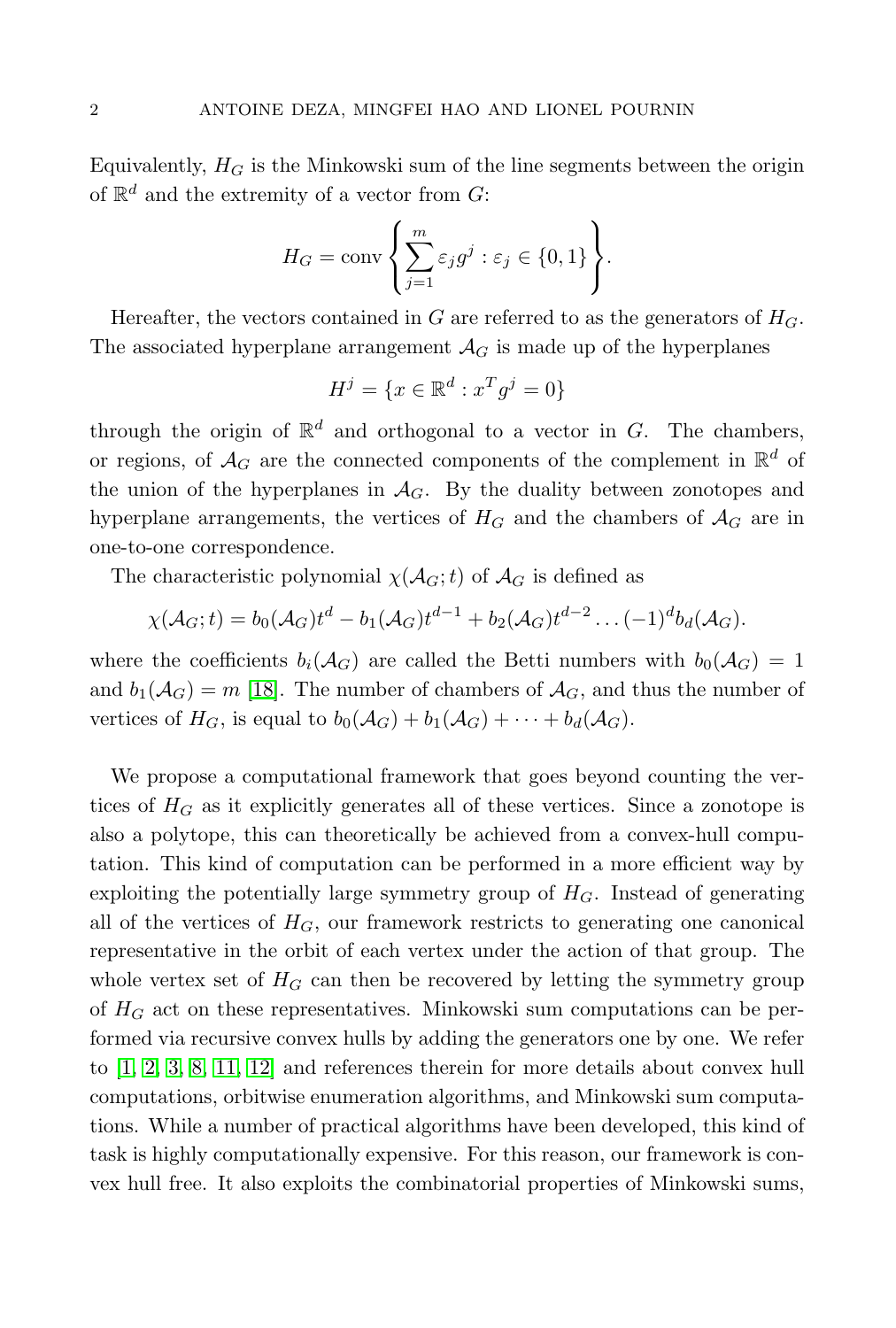and involves a linear optimization oracle whose complexity is polynomial in the number m of generators. We establish additional combinatorial properties of a highly structured zonotope—the White Whale [\[4\]](#page-25-5)—that allow for a significant reduction of the number of such linear optimization oracle calls, and thus to perform the orbitwise generation of all the 1 955 230 985 997 140 vertices of the 9-dimensional White Whale. This zonotope appears in a number of contexts as for example algebraic geometry, mathematical physics, economics, psychometrics, and representation theory [\[5,](#page-25-6) [6,](#page-25-7) [10,](#page-25-8) [14,](#page-25-9) [15,](#page-25-10) [16,](#page-25-11) [19,](#page-25-12) [20\]](#page-25-13) and is a special case of the primitive zonotopes, a family of zonotopes originally considered in relation with the question of how large the diameter of a lattice polytope can be  $[7]$ . We refer to Fukuda  $[11]$ , Grünbaum  $[13]$ , and Ziegler  $[21]$  for polytopes and, in particular, zonotopes.

In Section [2,](#page-2-0) we present two algorithms that exploit the combinatorial structure of a zonotope to compute its vertices. In Section [3,](#page-6-0) we give several additional properties of the White Whale that allows for an improved version of these algorithms, making it possible to orbitwise generate the vertices of the 9-dimensional White Whale. We then explain in Section [4](#page-16-0) how the number of edges of the White Whale can be recovered from the list of its vertices, and provide these numbers up to dimension 9. Finally, we study the degrees of its vertices in Section [5](#page-19-0) and, in particular, we determine the degree in all dimensions of a particular family of vertices, which shows that the degree of some of the vertices of the White Whale is exponential in the dimension.

### <span id="page-2-0"></span>2. Generating the vertices of a zonotope

By its combinatorial structure, linear optimization over a zonotope is polynomial in the number  $m$  of its generators. In particular, checking whether a point p, given as the sum of a subset S of the generators of  $H_G$ , is a vertex of  $H_G$  is equivalent to checking whether the following system of  $m$  inequalities is feasible, which amounts to solving a linear optimization problem.

$$
(LO_{S,G})\begin{cases} c^Tg^j \ge 1 & \text{for all } g^j \in S, \\ c^Tg^j \le -1 & \text{for all } g^j \in G\backslash S. \end{cases}
$$

Note that we can assume without loss of generality that no two generators of  $H_G$  are collinear. In the sequel, we denote by  $p(S)$  the sum of the vectors contained in a subset S of G, with the convention that  $p(\emptyset)$  is the origin of  $\mathbb{R}^d$ .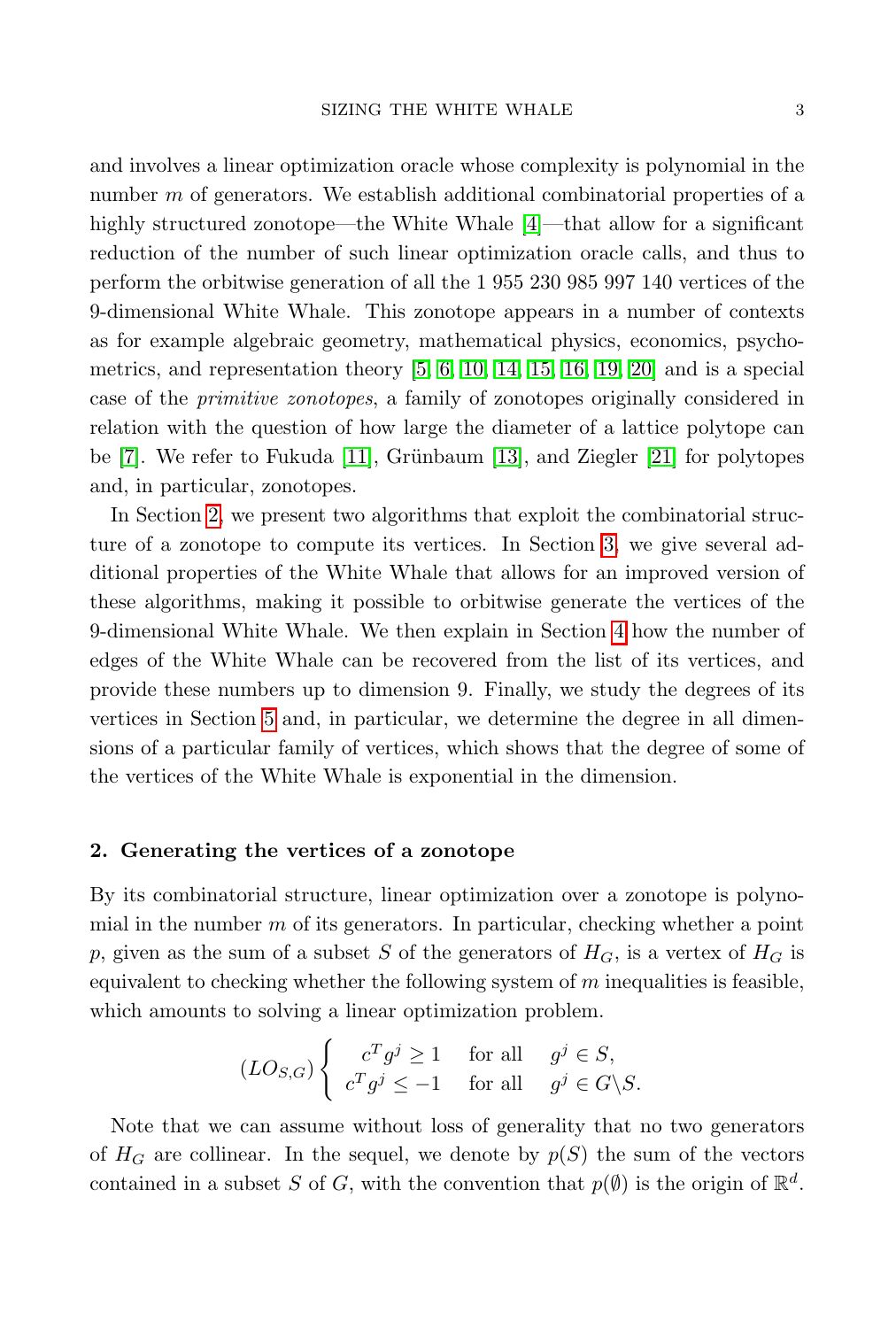Observe that for every vertex v of  $H_G$  there is a unique subset S of G such that v is equal to  $p(S)$ . If  $(LO_{S,G})$  is feasible; that is, if there exists a vector c satisfying the above system of m inequalities, then  $p(S)$  is the unique point that maximizes  $c^T x$  when x ranges within  $H_G$ .

A brute-force linear optimization based approach would essentially consist in calling the oracle  $(LO_{S,G})$  on each of the  $2^m$  subsets S of G. Since any edge of a zonotope is, up to translation, the line segment between the origin and an element of G, for any vertex  $v = p(S)$  of  $H_G$  with  $S \neq \emptyset$  there exists a generator  $g^i$  in S such that v and  $p(S\setminus\{g^i\})$  are the vertices of an edge of  $H_G$ . Consequently, the brute-force approach can be enhanced by considering the following layered formulation, that results in Algorithm [1.](#page-3-0) Consider the layer  $\mathcal{L}_k(G)$  made up of the vertices of  $H_G$  obtained as the sum of exactly k of its generators. By a slight abuse of notation, we identify from now on a subset S of G such that  $p(S)$  is a vertex of  $H_G$  with the vertex itself. Recall that two different subsets of G cannot sum to a same vertex of  $H_G$ . By this identification,  $\mathcal{L}_k(G)$  can be written as follows:

 $\mathcal{L}_k(G) = \{ S \subseteq G \text{ such that } |S| = k \text{ and } p(S) \text{ is a vertex of } H_G \}.$ 

Assuming that  $\mathcal{L}_k(G)$  is known, one can consider for each S in  $\mathcal{L}_k(G)$  the  $m - k$  points  $p(S) + g^j$  for  $g^j \in G \backslash S$ . Calling  $(LO_{S,G})$  on all such points  $p(S) + g^j$  allows for the determination of all the vertices of  $H_G$  that are equal to a subsum of exactly  $k + 1$  elements of G. That recursive layered approach allows for a significant speedup as the number of vertices equal to a subsum of exactly k elements of  $G$  is in practice much smaller that the upper bound of

$$
\binom{m}{k}
$$

and the number of  $(LO_{S,G})$  calls is in practice much smaller than

$$
2^m = \sum_{k=0}^m \binom{m}{k}.
$$

<span id="page-3-0"></span>In order to compute the layer  $\mathcal{L}_{k+1}(G)$ , one only needs knowledge of the previous layer  $\mathcal{L}_k(G)$ . In particular, the memory required by the algorithm is limited to the storage of only two consecutive layers. In Line 10 of Algorithm [1,](#page-3-0) the layer  $\mathcal{L}_{k+1}(G)$  that has just been computed is stored. At the same time, the layer  $\mathcal{L}_k(G)$  can be removed from the memory.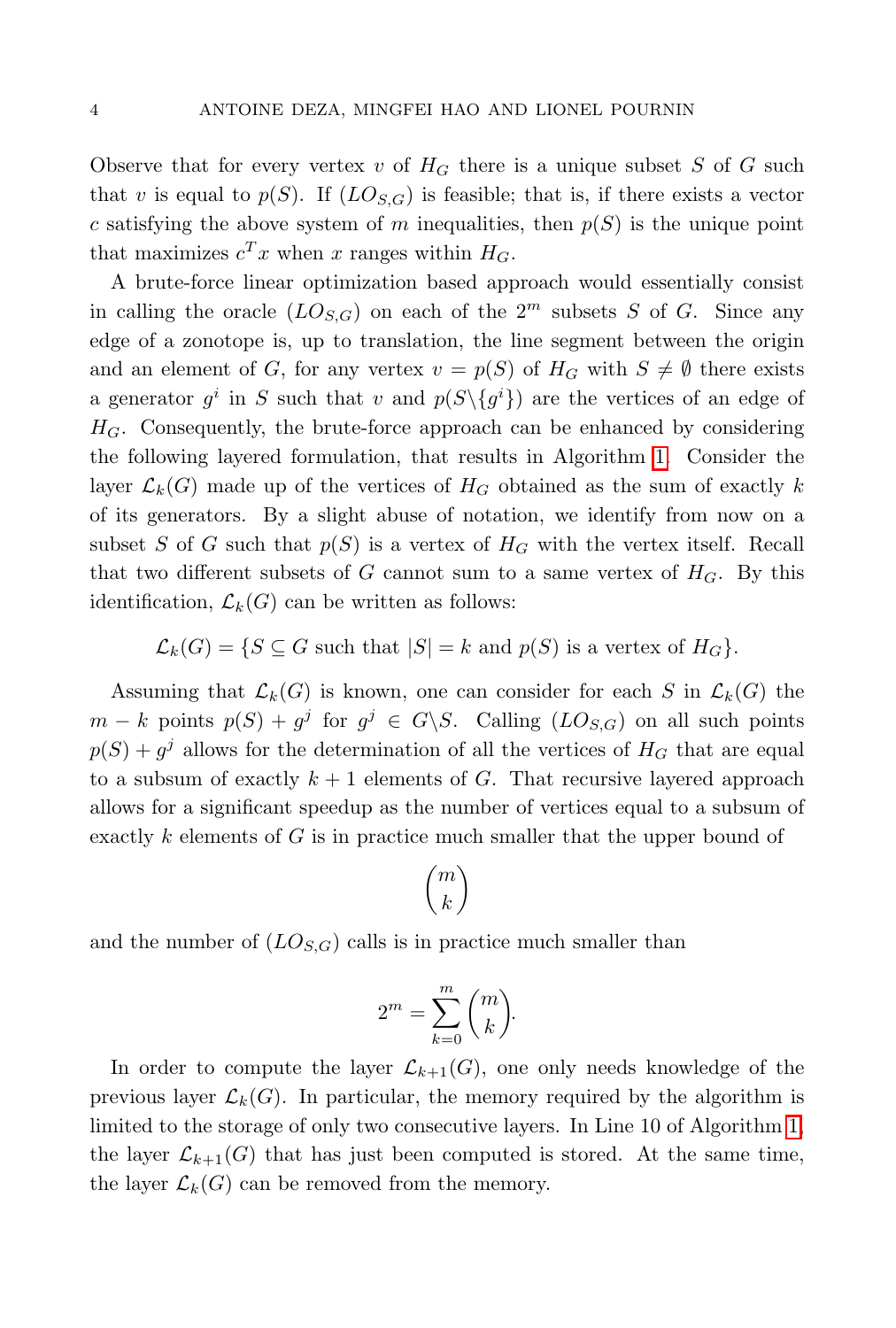Algorithm 1: Layered optimization-based vertex generation

```
Input: the set G of all the m = |G| generators of H_G1 \mathcal{L}_0(G) \leftarrow \emptyset2 for k = 0, ..., m - 1 do
  3 for each S \in \mathcal{L}_k(G) do
  \begin{array}{c|c} \textbf{4} & \textbf{1} & \textbf{for each } g^j \in G \backslash S \textbf{ do} \end{array}\mathfrak s | | | if (LO_{S\cup \{g^j\}, G}) is feasible then
  6 \Box \Box \mathcal{L}_{k+1}(G) \leftarrow \mathcal{L}_{k+1}(G) \cup \{S \cup \{g^j\}\}7 \mid \quad \mid \quad \text{end}8 | end
 9 end
10 Save \mathcal{L}_{k+1}(G)11 end
```
It should be noted that Algorithm [1](#page-3-0) is a layered version of an algorithm given in [\[8\]](#page-25-2). It can be significantly improved into Algorithm [2](#page-3-0) by exploiting the structural properties of a zonotope  $H_G$  as follows.

Remark 2.1: Consider a zonotope  $H_G$  with  $m = |G|$  generators.

(i)  $H_G$  is centrally symmetric with respect to the point

$$
\sigma=\frac{1}{2}p(G).
$$

The point  $p(S)$  is a vertex of  $H_G$  if and only if  $p(G\backslash S)$  is a vertex of  $H_G$ . Thus, when considering an orbitwise generation of the vertices of  $H_G$ , we can assume without loss of generality that  $|S| \leq |m/2|$ .

 $(ii)$  Assuming that G is invariant under the action of a linear transformation group, as for example coordinate permutations, an orbitwise generation can be performed by replacing  $\mathcal{L}_k(G)$  with the set  $\widetilde{\mathcal{L}}_k(G)$  of all canonical representatives of the points from  $\mathcal{L}_k(G)$ . For coordinate permutations,  $\mathcal{L}_k(G)$  is the set of all the vertices of  $\mathcal{L}_k(G)$  such that

$$
p_i(S) \le p_{i+1}(S)
$$

for all integers i satisfying  $1 \leq i < d$ .

(*iii*) Assuming that an oracle  $(O_{S,G})$  certifying that  $p(S)$  is not a vertex is available and computationally more efficient than  $(LO_{S,G})$ , we can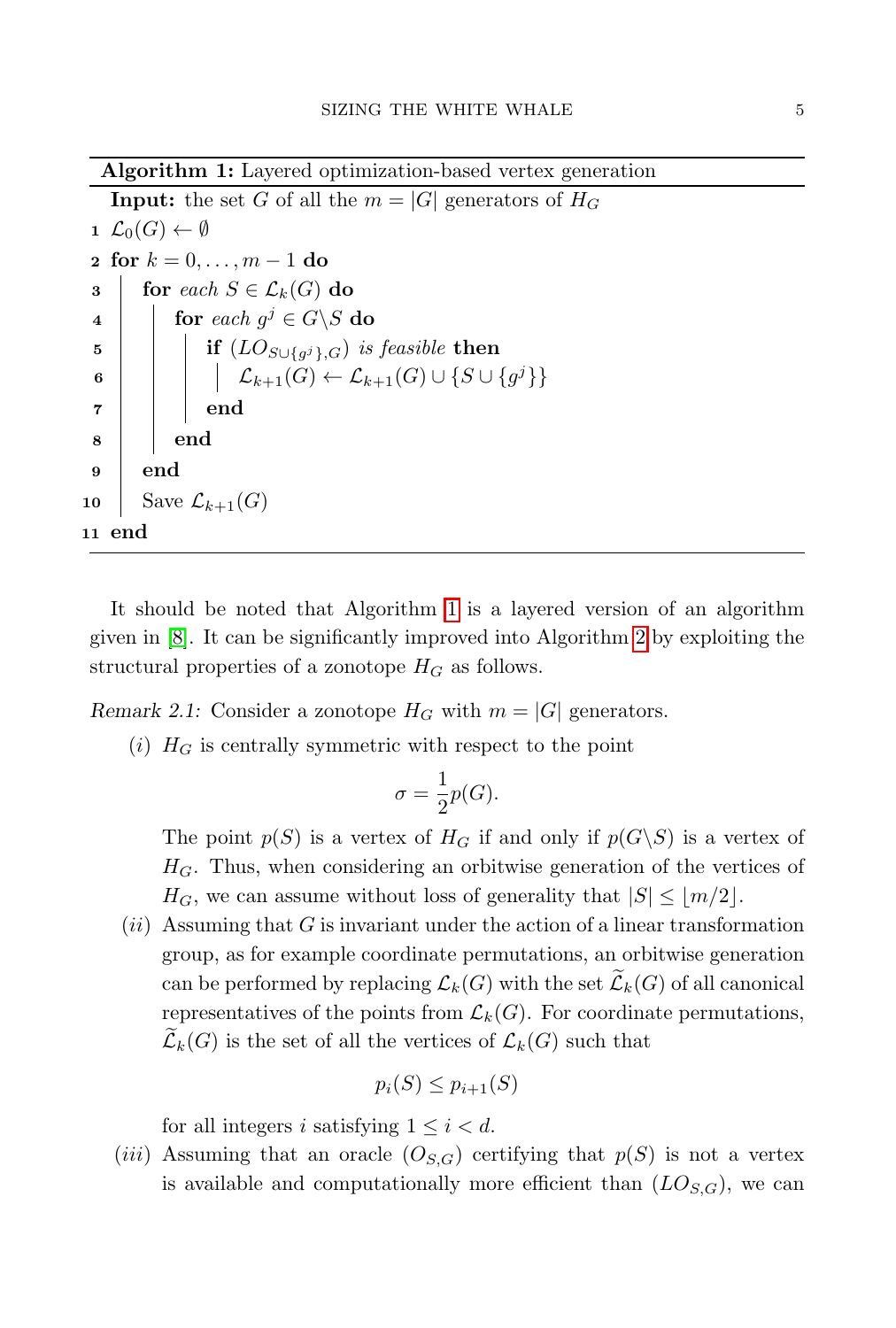further speed the algorithm up by calling  $(O_{S,G})$  before calling  $(LO_{S,G})$ . Typically,  $(O_{S,G})$  is a heuristic that returns FALSE if  $(O_{S,G})$  is able to show that theres exists a subset  $T$  of  $G$  distinct from  $S$  such that  $p(S) = p(T)$ . Thus,  $p(S)$  admits two distinct decompositions into a subsum of G and therefore, it cannot be a vertex of  $H_G$ . If that oracle is able to detect most of the subsums of generators of  $H_G$  that do not form a vertex of  $H_G$ , this results in a significant speedup.

Observe that, in Line 7 of Algorithm [2,](#page-3-0) the subset  $S_{k+1}^i$  of G added into  $\mathcal{L}_{k+1}(G)$ , should be the one such that  $p(S_{k+1}^i)$  is the canonical representative in the orbit of  $p(S \cup \{g^j\})$  under the action of the chosen group. As was the case with Algorithm [1,](#page-3-0) only two consecutive layers need to be kept in the memory by Algorithm [2.](#page-3-0) For instance, layer  $\widetilde{\mathcal{L}}_k(G)$  can be deleted from memory in Line 17.

Algorithm 2: Layered optimization-based orbitwise vertex generation

```
Input: set G of all the m = |G| generators of H_G\mathfrak{1} \widetilde{\mathcal{L}}_0(G) \leftarrow \emptyset2 for k = 0, \ldots, |m/2| - 1 do
 3 \mid i \leftarrow 04 for each S \in \widetilde{\mathcal{L}}_k(G) do
  \begin{array}{c|c|c|c} \textbf{5} & \textbf{for each } g^j \in G \backslash S \textbf{ do} \end{array}\mathfrak{g} \quad \begin{array}{|c|c|} \hline \quad & \quad \text{if} \,\, (O_{S \cup \{g^j\}, G}) \,\, returns \,\, \text{TRUE} \,\, then \end{array}\begin{array}{|c|c|c|}\hline \text{\bf \textit{r}} & & \text{\bf \textit{if}}\,\,\,(LO_{S\cup \{g^{j}\},G})\,\,is\,\,feasible\,\,\textbf{then} \end{array}8 | | | | | | S
                                        \mathcal{C}^{i}_{k+1} \leftarrowcanonical representative of S \cup \{g^j\}\mathbf{9} \quad | \quad | \quad | \quad \mathbf{1} \quad S^i_{\&+1} \; does \; not \; belong \; to \; \widetilde{\mathcal{L}}_{k+1}(G) \; \mathbf{then}10 Lek+1(G) ← Lek+1(G) ∪ {S
i
k+1}
 11 | | | | i \leftarrow i + 112 \vert \vert \vert \vert end
13 | | | | end
14 \parallel \parallel end
15 | end
16 end
17 Save \widetilde{\mathcal{L}}_{k+1}(G)18 end
```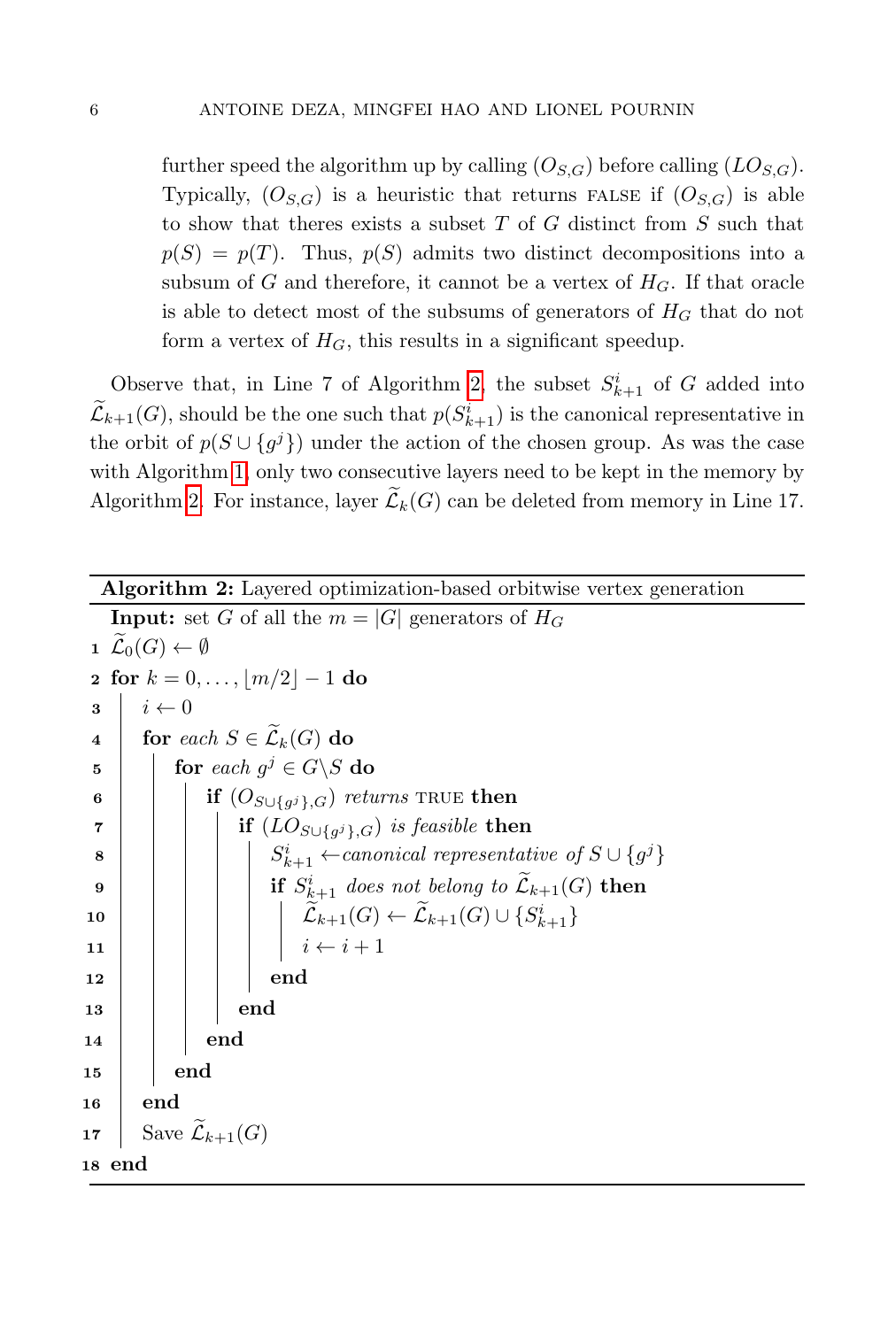As we shall see in Section [4,](#page-16-0) that layered optimization-based vertex generation of  $H_G$  also allows for the determination of all the edges of  $H_G$ .

# <span id="page-6-0"></span>3. Generating the vertices of the White Whale

We first recall a few results concerning the White Whale. Using the notations of [\[7,](#page-25-14) [9\]](#page-25-17), the White Whale is the primitive zonotope  $H^{\dagger}_{\infty}(d,1)$  defined as the Minkowski sum of the  $2^d - 1$  non-zero 0/1-valued d-dimensional vectors. Let us denote by  $a(d)$  the number of vertices of  $H^{\pm}_{\infty}(d, 1)$ . For example  $H^{\pm}_{\infty}(3, 1)$  is the zonotope with  $a(3) = 32$  vertices shown in Figure [1.](#page-6-1) Its seven generators are the vectors  $(1, 0, 0)$ ,  $(0, 1, 0)$ ,  $(0, 0, 1)$ ,  $(0, 1, 1)$ ,  $(1, 0, 1)$ ,  $(1, 1, 0)$ , and  $(1, 1, 1)$ . The central arrangement associated to  $H^+_{\infty}(d,1)$ , the d-dimensional resonance arrangement is denoted by  $\mathcal{R}_d$ , see [\[14\]](#page-25-9) and references therein.

<span id="page-6-2"></span>PROPOSITION 3.1: The White Whale  $H^+_{\infty}(d,1)$  has the following properties.

- (i)  $H^+_{\infty}(d,1)$  is invariant under the symmetries of  $\mathbb{R}^d$  that consist in permuting coordinates, see [\[7\]](#page-25-14).
- (*ii*)  $H^{\dagger}_{\infty}(d,1)$  is contained in the hypercube  $[0, 2^{d-1}]^d$  and the intersection of  $H^{\pm}_{\infty}(d,1)$  with any facet of that hypercube coincides, up to translation and rotation with  $H^+_{\infty}(d-1,1)$ , see [\[7\]](#page-25-14).
- (*iii*) The number of vertices  $a(d)$  of  $H^+_{\infty}(d, 1)$  is an even multiple of  $d + 1$ , and satisfies (see [\[9,](#page-25-17) [14,](#page-25-9) [20\]](#page-25-13))

$$
\frac{d+1}{2^{d+1}} 2^{d^2(1-10/\ln d)} \le a(d) \le \frac{d+4}{2^{3(d-1)}} 2^{d^2}.
$$



<span id="page-6-1"></span>Figure 1. The 3-dimensional White Whale  $H^+_{\infty}(3,1)$ .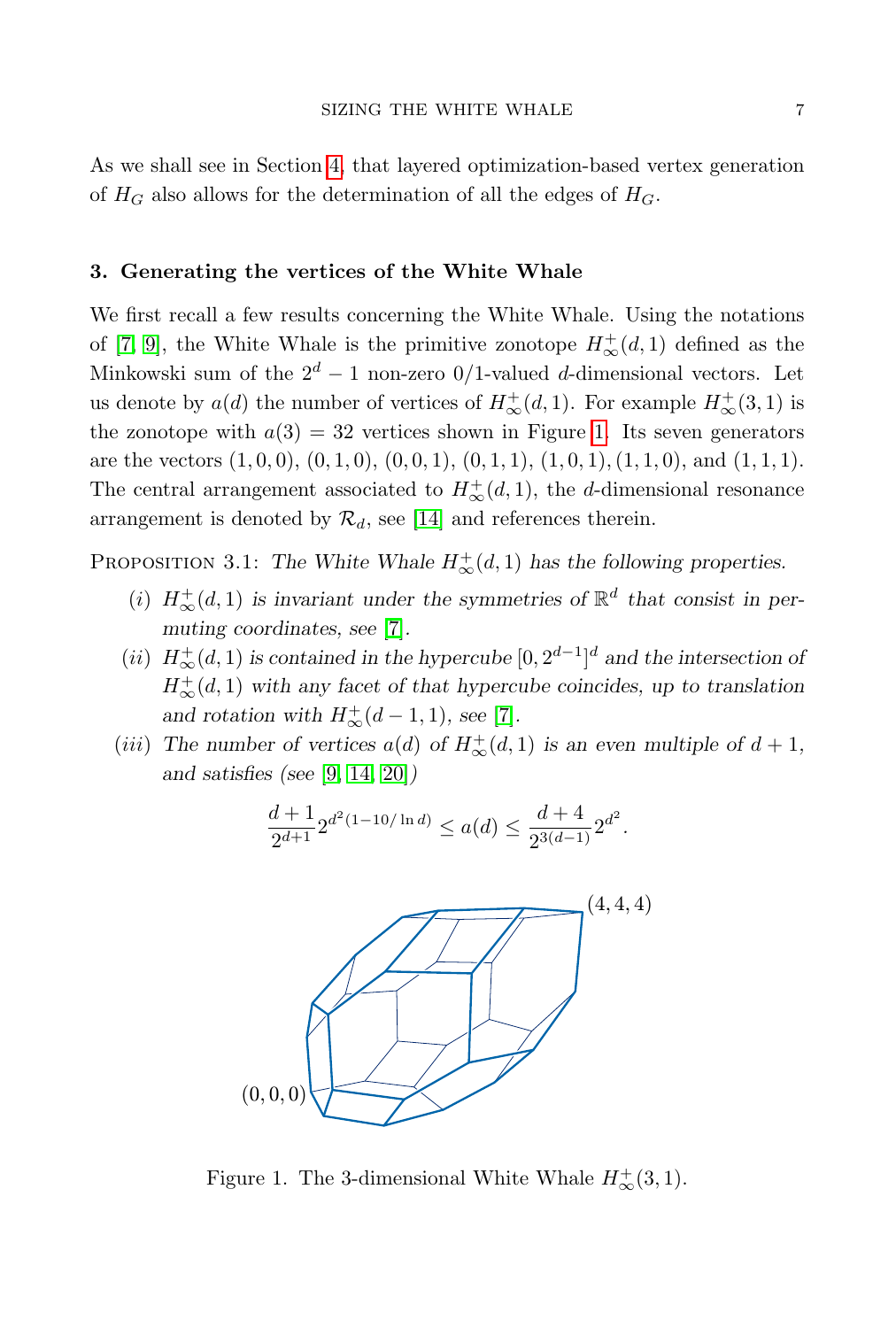| $\overline{d}$ | a(d)             | References                                       |
|----------------|------------------|--------------------------------------------------|
| $\mathcal{D}$  | 6                | Evans $[10]$ (1995)                              |
| 3              | 32               | Evans [10] (1995)                                |
| $\overline{4}$ | 370              | Evans [10] (1995), van Eijck [19] (1995)         |
| 5              | 11 29 2          | Evans [10] (1995), van Eijck [19] (1995)         |
| 6              | 1066044          | Evans [10] (1995), van Eijck [19] (1995)         |
| 7              | 347 326 352      | van Eijck [19] (1995), KAMIYA ET AL. [15] (2011) |
| 8              | 419 172 756 930  | Evans $[17]$ $(2011)$                            |
| 9              | 1955230985997140 | BRYSIEWICZ, EBLE, AND KÜHNE [5] (2021),          |
|                |                  | CHROMAN AND SINGHAL [6] (2021)                   |

<span id="page-7-0"></span>Table 1. Generating and COUNTING the vertices of the White Whale.

In view of assertion  $(i)$  in the statement of Proposition [3.1,](#page-6-2) we call a vertex v of  $H^{\pm}_{\infty}(d,1)$  canonical when  $v_i \le v_{i+1}$  for  $1 \le i \le d-1$ . The values of  $a(d)$  have been determined up to  $d = 9$  as recorded in sequence A034997 of the On-Line Encyclopedia of Integer Sequences [\[17\]](#page-25-18). We report these values in Table [1](#page-7-0) along with the references where they are obtained. The authors of the references where  $a(d)$  is determined via the characteristic polynomial of  $\mathcal{A}_G$ ; that is by counting, are indicated using CAPITAL LETTERS.

Remark 3.2: By Proposition [3.1,](#page-6-2)  $a(d)$  is even and a multiple of  $d+1$ . Interestingly, when  $d$  is equal to 5, we obtain from Table [1](#page-7-0) that

$$
\frac{a(d)}{2(d+1)} = 941,
$$

which is a prime number.

If the aim is to count but not to generate the vertices of  $H^{\text{+}}_{\infty}(d,1)$ , the approach proposed by Kamiya, Takemura, and Terao [\[15\]](#page-25-10) can be applied. It was enhanced by Chroman and Singhal [\[6\]](#page-25-7) who determined the characteristic polynomial of the 9-dimensional resonance arrangement  $\mathcal{R}_9$ . In addition, a formula for Betti numbers  $b_2(\mathcal{R}_d)$  and  $b_3(\mathcal{R}_d)$  has been given by Kühne [\[16\]](#page-25-11), and a formula for  $b_4(\mathcal{R}_d)$  by Chroman and Singhal [\[6\]](#page-25-7). Pursuing the characteris-tic polynomial approach, Brysiewicz, Eble, and Kühne [\[5\]](#page-25-6) computed the Betti numbers for a number of hyperplane arrangements with large symmetry groups and, independently and concurrently confirmed the value of  $a(9)$ .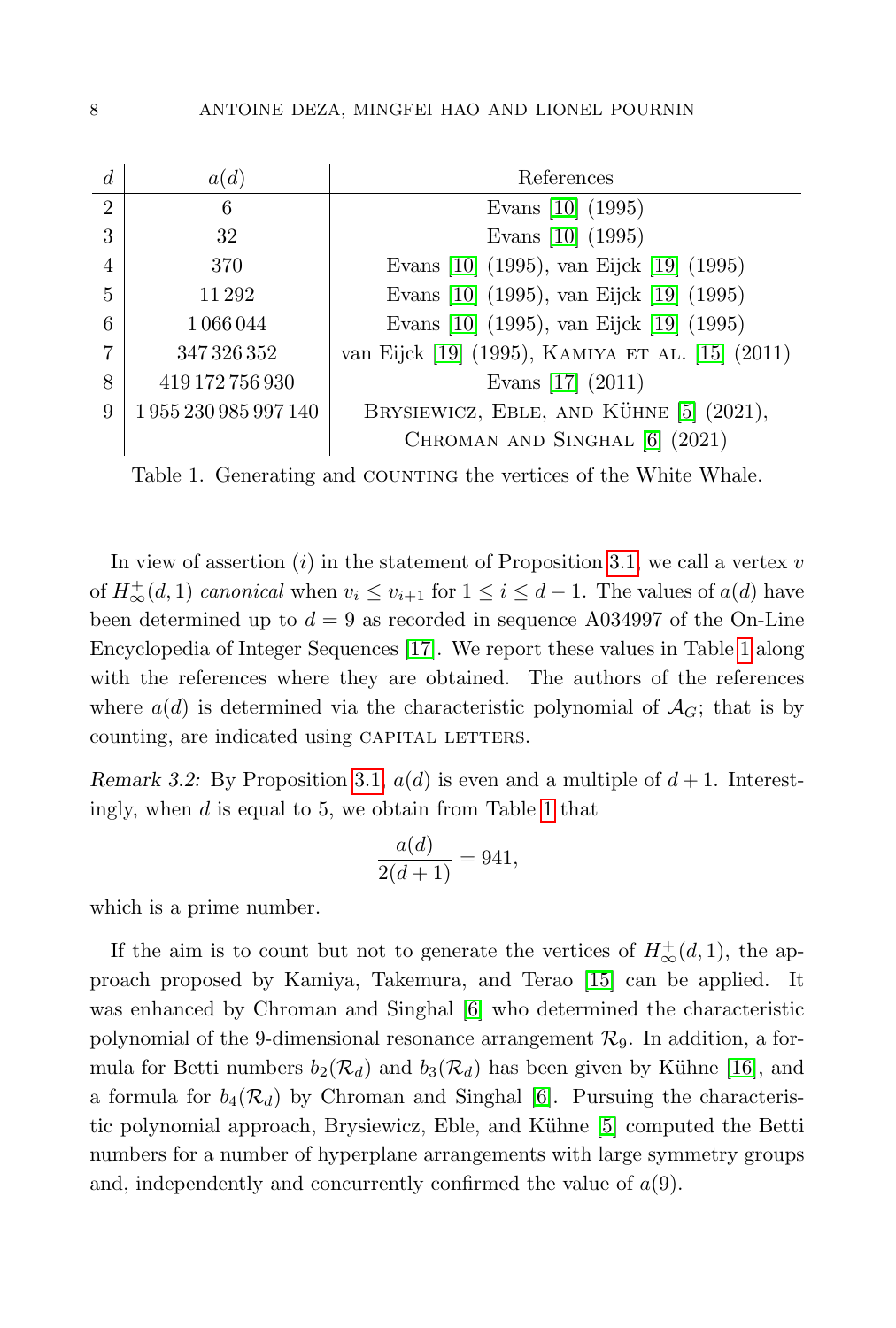From now on, we denote by  $G_d$  the set of the  $2^d - 1$  generators of  $H^{\pm}_{\infty}(d, 1)$ . Throughout the article, we will illustrate the proposed methods using the following family of vertices. When  $1 \leq k \leq d-1$ , denote by  $U_d^k$  the set of all the  $0/1$ -valued d-dimensional vectors whose last coordinate is equal to 1 and that admit at most k non-zero coordinates. For example, when  $k = 2$ ,

$$
U_d^2 = \left\{ \begin{bmatrix} 1 \\ 0 \\ 0 \\ \vdots \\ 0 \\ 1 \end{bmatrix}, \begin{bmatrix} 0 \\ 1 \\ 0 \\ \vdots \\ 0 \\ 1 \end{bmatrix}, \dots, \begin{bmatrix} 0 \\ 0 \\ \vdots \\ 0 \\ 1 \\ 1 \end{bmatrix}, \begin{bmatrix} 0 \\ 0 \\ \vdots \\ 0 \\ 1 \\ 1 \end{bmatrix} \right\},
$$

and  $p(U_d^2)$  is equal to  $(1,\ldots,1,d)$ . In general,

$$
p(U_a^k) = \left(\sum_{i=0}^{k-2} {d-2 \choose i}, \ldots, \sum_{i=0}^{k-2} {d-2 \choose i}, \sum_{i=0}^{k-1} {d-1 \choose i}\right).
$$

Proposition [3.3](#page-8-0) illustrates how  $(LO_{S,G_d})$  can be used to identify the vertices of the White Whale in any dimension in the special case of  $p(U_d^k)$ .

<span id="page-8-0"></span>PROPOSITION 3.3: The point  $p(U_d^k)$  is a canonical vertex of  $H^+_{\infty}(d, 1)$ .

Proof. As the coordinates of  $p(U_d^k)$  are nondecreasing, if this point is a vertex of  $H^{\dagger}_{\infty}(d,1)$ , it must be canonical. We consider the *d*-dimensional vector

$$
c=(-2,\ldots,-2,2k-1)
$$

and use  $(LO_{S,G_d})$  with  $S = U_d^k$  to show that  $p(U_d^k)$  is indeed a vertex of  $H^{\pm}_{\infty}(d,1)$ . If g is a vector in  $U_d^k$ , then  $c^T g \geq 1$ . Now if g belongs to  $G_d \backslash U_d^k$ , then either  $g_d = 0$  or at least k of its  $d-1$  first coordinates are non-zero. In the former case,  $c^T g \leq -2$  because g has at least one non-zero coordinate.

In the latter case,

$$
c_1 g_1 + \dots + c_{d-1} g_{d-1} \le -2
$$

and  $c_d g_d = 2k - 1$ . Hence  $c^T g \le -1$  and the result follows.

Observe that the last coordinate of  $p(U_d^k)$  is precisely the number l of elements of  $U_d^k$  and thus  $p(U_d^k)$  belongs to  $\tilde{\mathcal{L}}_l(G)$ . Using a similar approach as in Proposition [3.3,](#page-8-0) one can obtain other families of canonical vertices of the White Whale. For instance, according to Proposition [3.4,](#page-9-0) the sum of the generators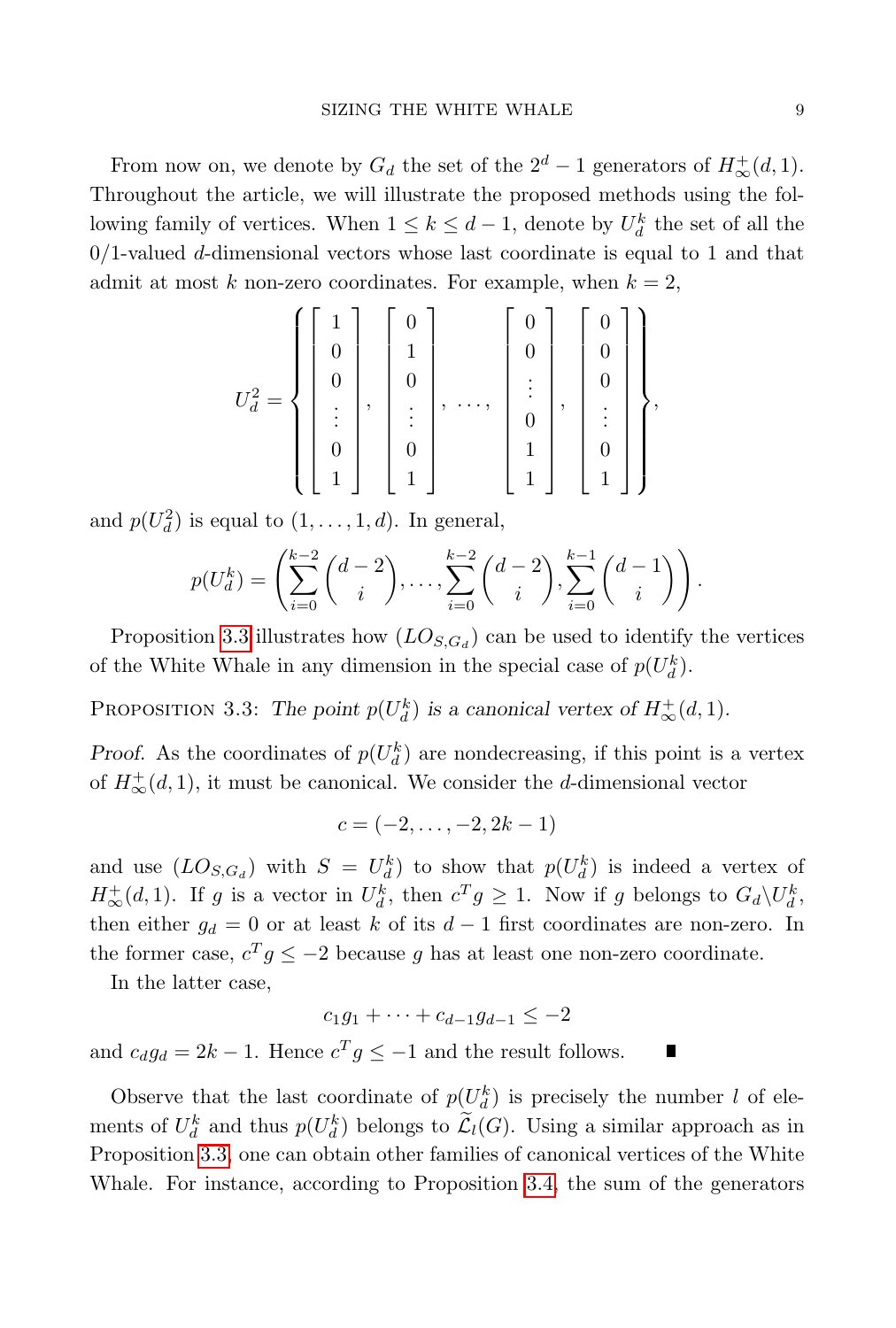belonging to the subset  $W_d^k$  of  $G_d$  made up of the  $2^k - 1$  vectors whose first  $d - k$  coordinates are equal to zero is a vertex of  $H^+_{\infty}(d, 1)$ .

<span id="page-9-0"></span>PROPOSITION 3.4:

- (*i*) The point  $p(W_d^k) = (0, ..., 0, 2^{k-1}, ..., 2^{k-1})$  whose first  $d k$  coordinates are equal to 0 and whose last k coordinates are equal to  $2^{k-1}$  is a canonical vertex of  $H^+_{\infty}(d,1)$  that belongs to  $\tilde{L}_{2^k-1}(G_d)$ .
- (*ii*) The only non-zero 0/1-valued canonical vertex of  $H^{\text{+}}_{\infty}(d, 1)$  is  $(0, \ldots, 0, 1)$ and therefore,  $\widetilde{\mathcal{L}}_1(G_d) = \{(0,\ldots,0,1)\}.$

Proof. In order to prove assertion (i), consider the vector c whose first  $d - k$ coordinates are equal to 0 and whose last  $k$  coordinates are 1. It suffices so use  $(LO_{S,G_d})$  with  $S = W_d^k$  to show that  $p(W_d^k)$  is a vertex of  $H^+_{\infty}(d,1)$ . As the coordinates of this point are nondecreasing, it is a canonical vertex of  $H^{\pm}_{\infty}(d, 1)$ . Observing that there are exactly  $2^k - 1$  vectors g in  $G_d$  such that  $c \cdot g > 0$  further shows that this vertex belongs to  $\mathcal{L}_{2^k-1}(G_d)$ .

Observe that taking  $k = 1$  in assertion (i) proves that  $(0, \ldots, 0, 1)$  is a canonical vertex of  $H^{\dagger}_{\infty}(d,1)$ . In order to prove assertion (*ii*) recall that a vertex of  $H^{\pm}_{\infty}(d, 1)$  is the sum of a unique subset of  $G_d$ . However, any point from  $\{0, 1\}^d$ with at least two non-zero coordinates can be written as the sum of several different subsets of  $G_d$  (as for instance the subset that contains the point itself, and a subset that contains several points with only one non-zero coordinate). Г

Lemmas [3.5](#page-9-1) to [3.8](#page-11-0) below, where 1 denotes the generator  $(1, \ldots, 1)$ , are building blocks for an oracle that efficiently identifies that  $p(S)$  is not a vertex of  $H^{\pm}_{\infty}(d,1)$  for most subsets S of  $G_d$ , by providing a computationally easy to check necessary condition for being a vertex of  $H^+_{\infty}(d, 1)$ .

<span id="page-9-1"></span>LEMMA 3.5: Consider a subset S of  $G_d$  such that  $p(S)$  is a vertex of  $H^+_{\infty}(d, 1)$ . The vector 1 belongs to S if and only if  $|S| \ge 2^{d-1}$ .

Proof. The  $2^d - 2$  vectors in  $G_d \setminus \{1\}$  can be partitioned into  $2^{d-1} - 1$  unordered pairs  $\{g^i, \bar{g}^i\}$  such that  $g^i + \bar{g}^i = 1$ . Assume that 1 belongs to S and that, for some *i*, neither of the vectors in the pair  $\{g^i, \bar{g}^i\}$  belong to *S*, then

$$
p(S) = p([S \setminus \{1\}] \cup \{g^i, \bar{g}^i\}).
$$

Therefore,  $p(S)$  admits two distinct decompositions, and thus can not be a vertex. It follows that, in addition to 1, S contains at least  $2^{d-1} - 1$  generators;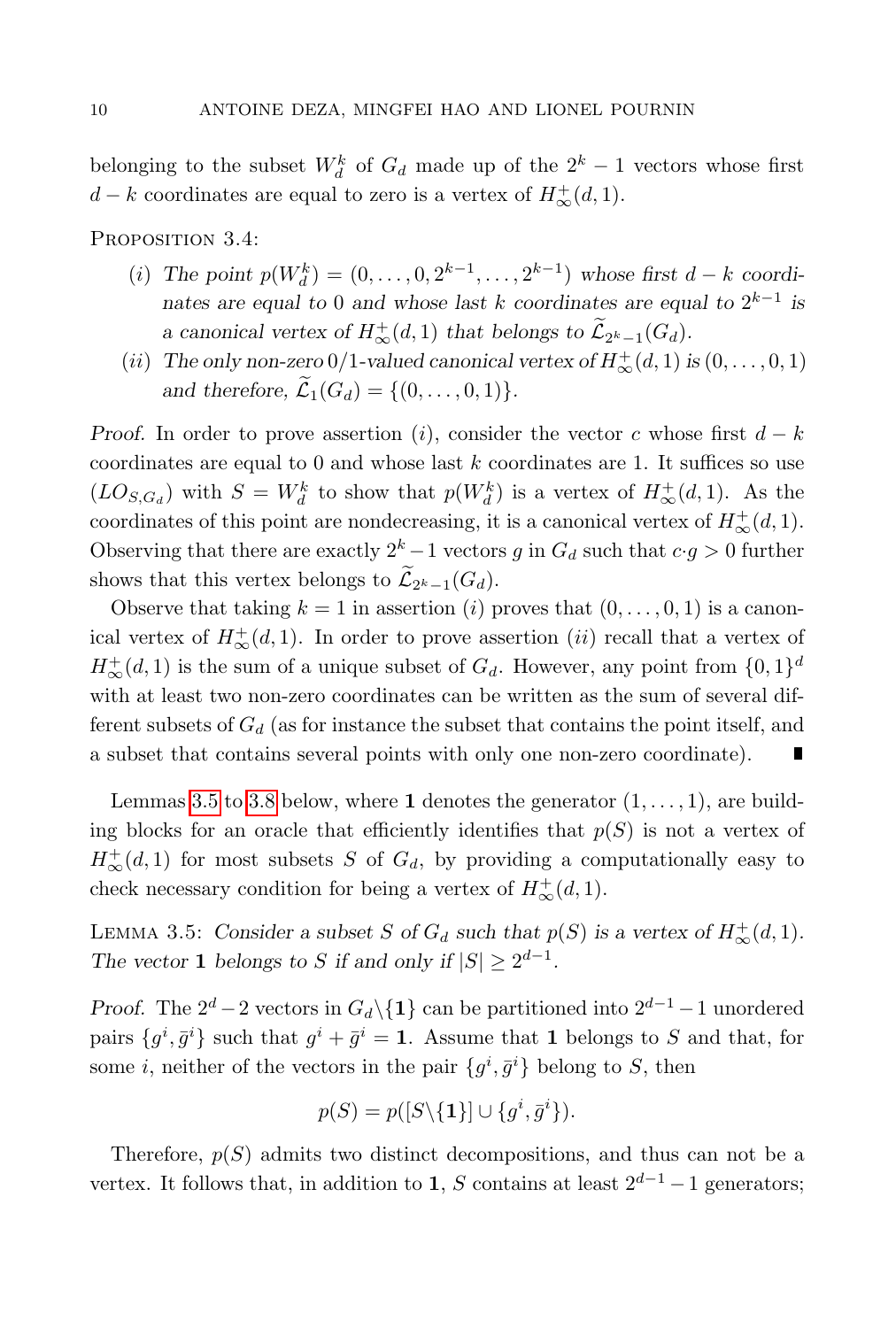that is  $|S| \ge 2^{d-1}$ . Since  $p(S)$  is a vertex of  $H^+_{\infty}(d,1)$  if and only if  $p(G_d \backslash S)$  is a vertex of  $H^+_{\infty}(d,1)$ ,  $1 \in S$  if and only if  $|S| \geq 2^{d-1}$ .

<span id="page-10-0"></span>Lemma 3.6: Any edge of the d-dimensional White Whale that coincides, up to translation, with the line segment between the origin of  $\mathbb{R}^d$  and the point 1 connects a vertex that is the sum of exactly  $2^{d-1} - 1$  generators to a vertex that is the sum of exactly  $2^{d-1}$  generators.

Proof. This is a direct consequence of Lemma [3.5.](#page-9-1)  $\blacksquare$ 

When  $k = d - 1$ , assertion (i) of Proposition [3.4](#page-9-0) tells that the point

$$
p(W_d^{d-1}) = (0, 2^{d-2}, \dots, 2^{d-2})
$$

is a canonical vertex that belongs to  $\mathcal{L}_{2^{d-1}-1}(G_d)$ , which provides an illustration of Lemma [3.6](#page-10-0) with the edge of  $H^{\pm}_{\infty}(d,1)$  whose endpoints are  $p(W_d^{d-1})$  and  $p(W_d^{d-1} \cup \{1\})$ . For example, when  $d = 3$ , the segment with vertices  $(0, 2, 2)$ and  $(1,3,3)$  is an edge of the  $H^{\text{+}}_{\infty}(3,1)$  as shown in Figure [2.](#page-11-1)

<span id="page-10-1"></span>LEMMA 3.7: Consider a subset S of  $G_d$  such that  $p(S)$  is a vertex of  $H^+_{\infty}(d, 1)$ and a vector  $g^j$  in S. If  $|S| < 2^{d-1}$ , then  $1 - g^j$  does not belong to S.

*Proof.* Assume that  $|S| < 2^{d-1}$ . By Lemma [3.5,](#page-9-1) S cannot contain 1. Assume that both  $g^j$  and  $1 - g^j$  belong to S. In this case,

$$
p(S) = p([S \setminus \{g^j, \mathbf{1} - g^j\}] \cup \{\mathbf{1}\})
$$

and  $p(S)$  would admit two distinct decompositions, a contradiction.

Proposition [3.3,](#page-8-0) Lemma [3.4,](#page-9-0) and Lemma [3.6](#page-10-0) are illustrated in Figure [2](#page-11-1) where the vertices of  $H^+_{\infty}(d,1)$  contained in the layer  $\mathcal{L}_k(G_d)$  are marked  $\circ$  when k is even and • when k is odd. The marks of the canonical vertices of  $H^{\pm}_{\infty}(d,1)$ are further circled, and the edges equal, up to translation, to the line segment whose endpoints are the origin of  $\mathbb{R}^d$  and the point 1 are colored red.

For a generator  $g^j \in G_d$ , let  $\sigma(g^j)$  denote the *support* of  $g^j$ ; that is the number of coordinates of  $g^j$  that are equal to 1. For any subset S of  $G_d$  and any vector  $g^j$  in  $G_d$ , consider the following subset of S:

$$
S\langle g^j\rangle = \{g\in S: \text{ if } g_i^j = 0, \text{ then } g_i = 0 \text{ for } 1\leq i\leq d\},
$$

or equivalently

$$
S\langle g^j\rangle = \{g \in S : g_i \wedge g_i^j = g_i \text{ for } 1 \le i \le d\}.
$$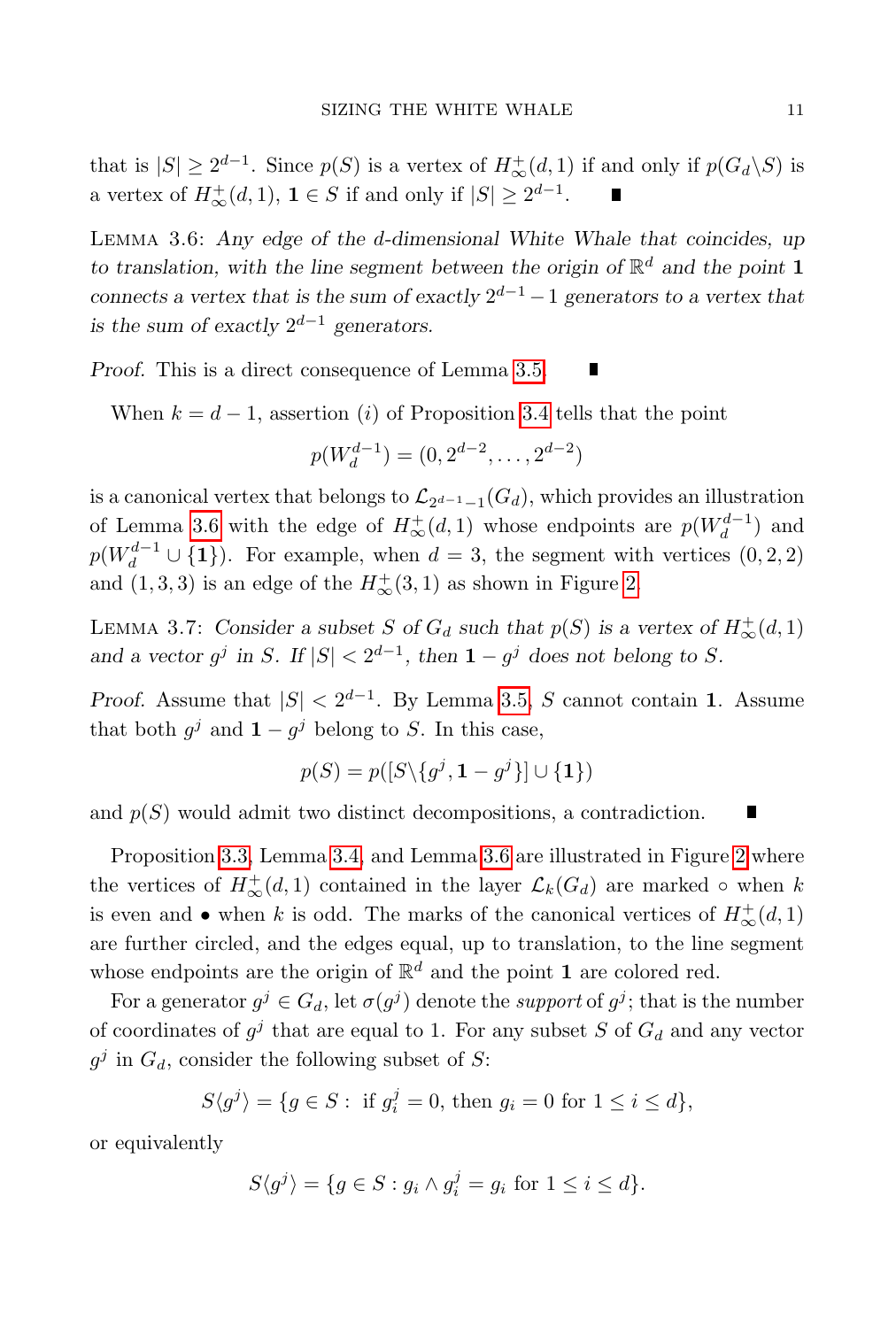

<span id="page-11-1"></span>Figure 2. The partition into eight layers of the vertex set of the 3-dimensional White Whale  $H^+_{\infty}(3,1)$ .

Lemma [3.8](#page-11-0) is a generalization of Lemma [3.6](#page-10-0) that provides an easy to check necessary condition to be applied before calling  $(LO_{S,G_d})$ .

<span id="page-11-0"></span>LEMMA 3.8: Consider a subset S of  $G_d$  such that  $p(S)$  is a vertex of  $H^+_{\infty}(d, 1)$ and a vector  $g^j$  contained in  $G_d \backslash S$ . If  $|S \langle g^j \rangle|$  is not equal to  $2^{\sigma(g^j)-1} - 1$  then  $p(S \cup \{g^j\})$  is not a vertex of  $H^{\pm}_{\infty}(d, 1)$ .

Proof. The  $2^{\sigma(g^j)} - 2$  vectors in  $G_d \langle g^j \rangle \setminus \{g^j\}$  can be partitioned into  $2^{\sigma(g^j)} - 1 - 1$ unordered pairs  $\{g^l, \bar{g}^l\}$  such that  $g^l + \bar{g}^l = g^j$ . If, for some l, neither of the vectors in the pair  $\{g^l, \bar{g}^l\}$  belong to  $S\langle g^j \rangle$ , then

$$
p(S \cup \{g^{j}\}) = p(S \cup \{g^{l}, \bar{g}^{l}\}).
$$

In other words,  $p(S \cup \{g^j\})$  can be obtained as the sums of two different subsets of  $G_d$  and, therefore it cannot be a vertex of  $H^+_{\infty}(d, 1)$ .

Now assume that, for some l, both  $g^l$  and  $\bar{g}^l$  belong to  $S\langle g^j \rangle$ . Then

$$
p(S) = p([S \setminus \{g^l, \bar{g}^l\}] \cup \{g^j\}).
$$

It follows that  $p(S)$  is obtained as the sums of two different subsets of  $G_d$  and cannot be a vertex of  $H^{\dagger}_{\infty}(d,1)$ , a contradiction.

This shows that, in order for  $p(S \cup \{g^j\})$  to be a vertex of  $H^{\text{+}}_{\infty}(d,1)$ , it is necessary that  $S\langle g^j \rangle$  contains exactly one vector from each of the  $2^{\sigma(g^j)-1}-1$ unordered pairs  $\{g^l, \bar{g}^l\}$  of vectors such that  $g^l + \bar{g}^l = g^j$ , as desired.

Lemma [3.8](#page-11-0) immediately results in an oracle  $(O_{S\cup \{g^j\}, G_d})$ , that returns FALSE when  $S\langle g^j \rangle$  does not contain exactly  $2^{\sigma(g^j)-1}-1$  vectors; that is, when the point  $p(S \cup \{g^j\})$  is certified not to be a vertex of  $H^{\pm}_{\infty}(d, 1)$ . Computationally, calling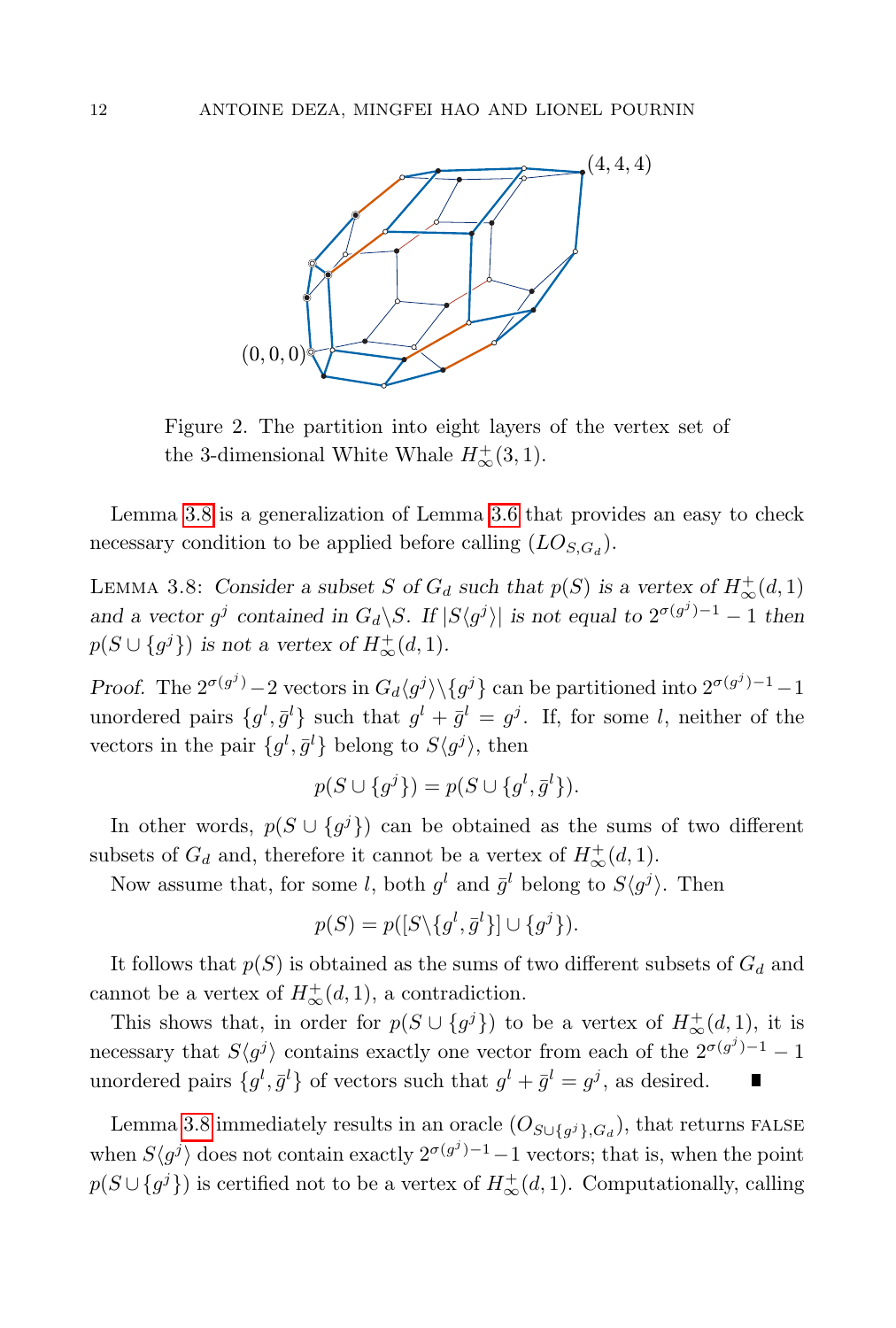$(O_{S \cup \{g^j\}, G_d})$  first is significantly more efficient than just calling  $(LO_{S \cup \{g^j\}, G_d})$ because, in practice it allows to quickly discard a large number of candidates for vertexhood. Proposition [3.9](#page-12-0) illustrates how  $(O_{S \cup \{g^j\}, G_d})$  can be used to identify vertices of the White Whale in any dimension.

<span id="page-12-0"></span>PROPOSITION 3.9: For any  $d \geq 2$ ,  $\widetilde{\mathcal{L}}_2(G_d)$  is equal to  $\{(0,\ldots,0,1,2)\}\)$ , or equivalently to  $\{S_2^1\}$  where  $S_2^1 = \{(0, \ldots, 0, 1), (0, \ldots, 0, 1, 1)\}.$ 

Proof. Consider a vertex  $p(S)$  in  $\tilde{\mathcal{L}}_k(G_d)$  and a vector  $g^j$  in  $G\backslash S$ . Since  $S\langle g^j\rangle$ is a subset of S and  $g^j$  does not belong to S, the condition that  $S\langle g^j \rangle \cup \{g^j\}$ admits exactly  $2^{\sigma(g^j)-1}$  elements implies

$$
2^{\sigma(g^j)-1} \le |S| + 1.
$$

As in addition,  $S$  contains exactly  $k$  elements,

$$
\sigma(g^j) \le 1 + \lfloor \log_2(k+1) \rfloor.
$$

Hence, taking  $k = 1$  yields  $\sigma(g^j) \leq 2$ . By assertion *(ii)* in the statement of Proposition [3.4,](#page-9-0)  $\widetilde{\mathcal{L}}_1(G_d) = \{(0,\ldots,0,1)\}\$ and no other 0/1-valued point is a vertex of  $H^+_{\infty}(d,1)$ . Consequently,  $g^j$  must satisfy  $g^j_d = 1$ . Since  $\sigma(g^j) \leq 2$ , the only possible candidate for  $g^j$  is, up to the relabeling of the first  $d-1$ coordinates, the vector  $(0, \ldots, 0, 1, 1)$ . Since  $(LO_{S, G_d})$  is feasible for  $d = 2$  and

$$
S = \{(0, \ldots, 0, 1), (0, \ldots, 0, 1, 1)\},\
$$

Г

we obtain  $\widetilde{\mathcal{L}}_2(G_d) = \{(0, \ldots, 0, 1, 2)\}\)$  as desired.

Using a similar approach as in Proposition [3.9,](#page-12-0) one obtains the first few canonical vertex layers of the White Whale. We recall that  $S_k^i$  denotes the  $i^{th}$ canonical vertex of the layer  $\widetilde{\mathcal{L}}_k(G_d)$ .

PROPOSITION 3.10: The following assertions hold.

(i) For any  $d \geq 3$ ,  $\widetilde{\mathcal{L}}_3(G_d)$  is equal to  $\{(0, \ldots, 0, 2, 2), (0, \ldots, 0, 1, 1, 3)\},$  or equivalently to  $\{S_3^1, S_3^2\}$  where

$$
\begin{cases}\nS_3^1 = S_2^1 \cup \{ (0, \ldots, 0, 0, 1, 0) \}, \\
S_3^2 = S_2^1 \cup \{ (0, \ldots, 0, 1, 0, 1) \}.\n\end{cases}
$$

(*ii*) For any  $d \geq 4$ ,  $\widetilde{\mathcal{L}}_4(G_d)$  is equal to

 $\{(0, \ldots, 0, 1, 3, 3), (0, \ldots, 0, 2, 2, 4), (0, \ldots, 0, 1, 1, 1, 4)\}.$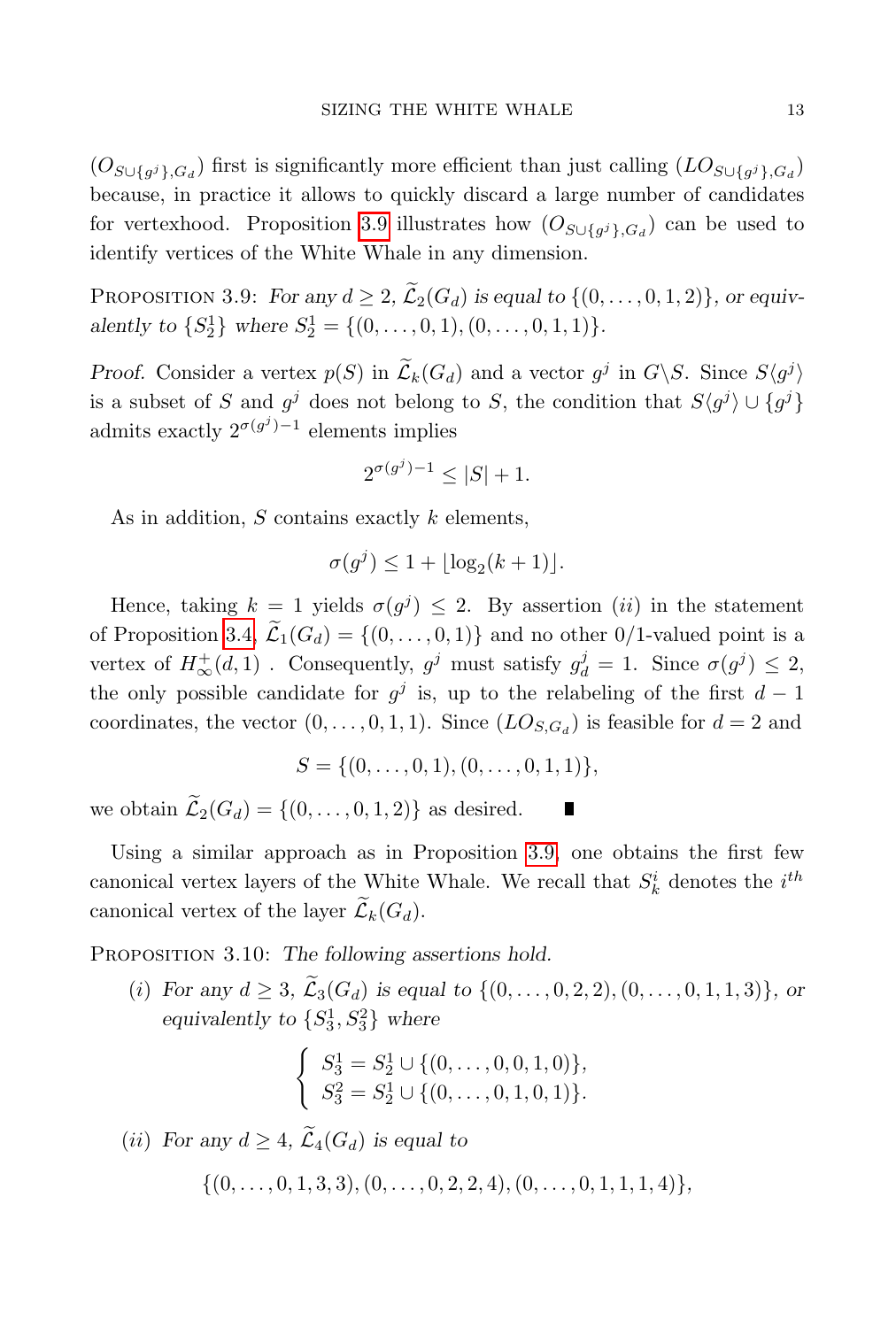or equivalently to  $\{S_4^1, S_4^2, S_4^3\}$  where

$$
\begin{cases}\nS_4^1 = S_3^1 \cup \{ (0, \ldots, 0, 0, 1, 1, 1) \}, \\
S_4^2 = S_3^2 \cup \{ (0, \ldots, 0, 0, 1, 1, 1) \}, \\
S_4^3 = S_3^2 \cup \{ (0, \ldots, 0, 1, 0, 0, 1) \}.\n\end{cases}
$$

Lemma [3.8](#page-11-0) allows to exploit the structure of the White Whale in order to further enhance Algorithm [2,](#page-3-0) resulting in Algorithm [3](#page-13-0) that can be used to efficiently generate all the canonical vertices of the White Whale.

<span id="page-13-0"></span>Note that in Line 5 of Algorithm [3,](#page-13-0) we can restrict to only consider the vectors  $g^j$  in  $G_d \backslash S$  distinct from 1 (by Lemma [3.5\)](#page-9-1), such that  $1 - g^j$  does not belong to S (by Lemma [3.7\)](#page-10-1), and such that  $g_i^j \leq g_{i+1}^j$  when  $p(S)_i = p(S)_{i+1}$  (by the assertion  $(i)$  from Proposition [3.1\)](#page-6-2).

| Algorithm 3: Orbitwise vertex generation for the White Whale |  |  |  |  |  |  |  |
|--------------------------------------------------------------|--|--|--|--|--|--|--|
|--------------------------------------------------------------|--|--|--|--|--|--|--|

```
Input: the dimension d1 \mathcal{L}_0(G) \leftarrow \emptyset2 for k = 0, \ldots, 2^{d-1} - 2 do
 3 \mid i \leftarrow 04 for each S \in \widetilde{\mathcal{L}}_k(G_d) do
  \begin{array}{c|c} \texttt{5} & \texttt{for each } g^j \in G_d \backslash S \textbf{ do} \end{array}\mathfrak{g} \quad \Big\vert \quad \Big\vert \quad \mathbf{if} \; (O_{S \cup \{g^j\}, G_d}) \; \textit{returns} \; \text{TRUE} \; \mathbf{then}\begin{array}{|c|c|c|}\hline \text{\bf \textit{r}} & | & | & \text{\bf \textit{if}}\,\, (LO_{S\cup \{g^j\}, G_d})\,\, \textit{is feasible} \textbf{ then} \end{array}8 | | | | | | S
                                           \mathcal{C}^{i}_{k+1} \leftarrow \mathit{canonical}\,\, \mathit{representative}\,\, \mathit{of}\,\, S \cup \{g^{j}\}\mathbf{9} \quad | \quad | \quad | \quad \mathbf{1} \quad S^i_{\&+1} \; does \; not \; belong \; to \; \widetilde{\mathcal{L}}_{k+1}(G) \; \mathbf{then}10 Lek+1(G) ← Lek+1(G) ∪ {S
i
k+1}
 11 | | | | i \leftarrow i + 112 \vert \vert \vert \vert \vert end
13 \mid \cdot \cdot \cdot \cdot \cdot end
14 \parallel \parallel end
15 end
16 end
17 Save \widetilde{\mathcal{L}}_{k+1}(G_d)18 end
```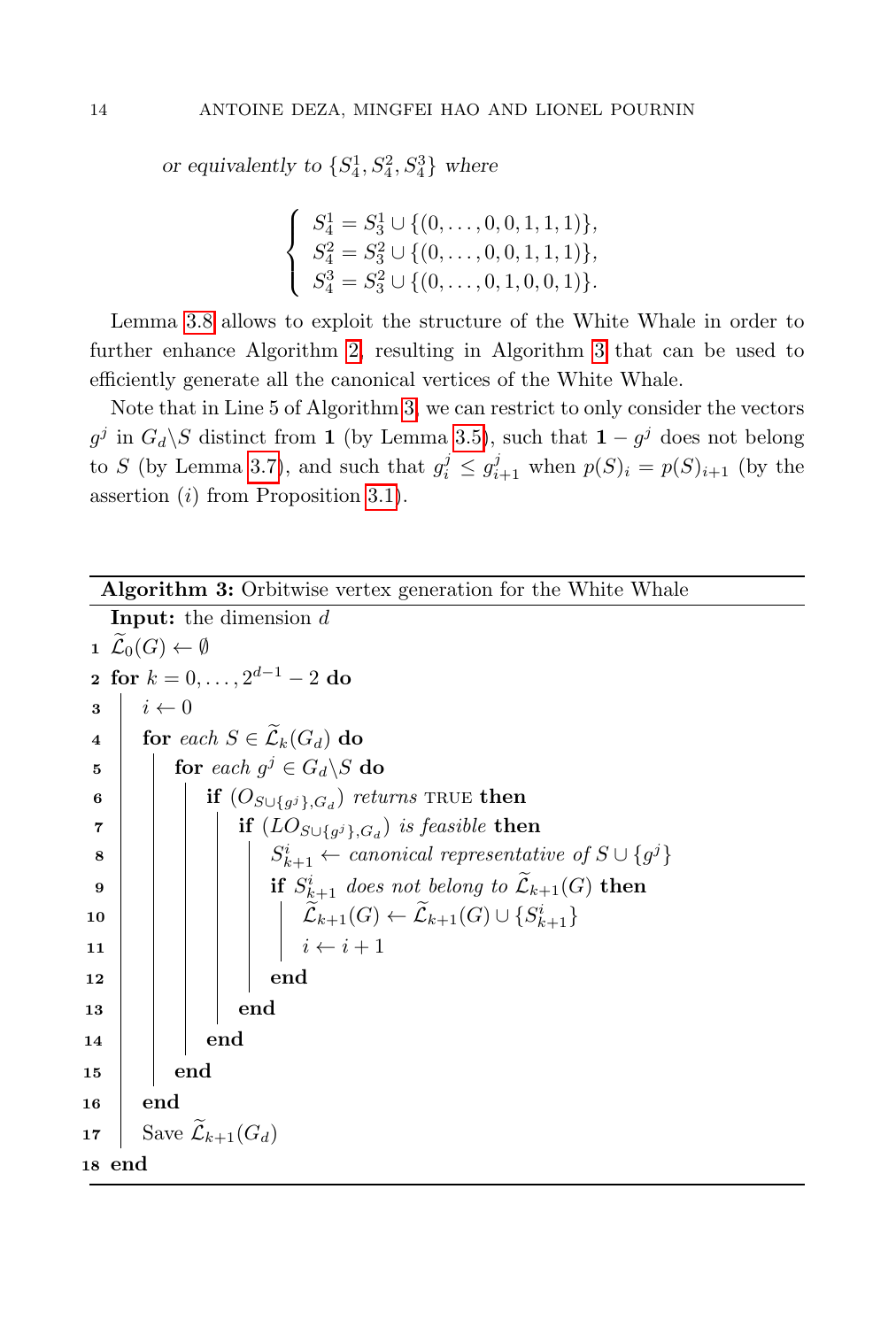We benchmarked Algorithm [3](#page-13-0) by generating all the canonical vertices of  $H^+_{\infty}(d,1)$  till  $d=9$ . As an illustration, we list all the points in  $\mathcal{L}_k(G_d)$  for  $0 \leq k \leq 2^{d-1} - 1$  $0 \leq k \leq 2^{d-1} - 1$  $0 \leq k \leq 2^{d-1} - 1$  when  $d = 3$  in Table 2 and when  $d = 4$  in Table [3,](#page-15-0) where  $|\mathcal{O}_{p(S)}|$  denotes the size of the orbit generated by the action of the symmetry group of  $H^+_{\infty}(d, 1)$  on a canonical vertex  $p(S)$ .

There are different implementations of the algorithm based on the size of the solution space. For  $d = 1, \ldots, 8$ , the algorithm is directly executed on a CPython interpreter, which is optimized through Cython and accelerated by the IBM CPLEX optimizer. Although layers are calculated sequentially due to their geometrical positions, the vertex candidates are partitioned into bundles and dispatched to multiple processes for further CPU-bound calculations.

For  $d = 9$ , the algorithm is implemented as an Apache Spark pipeline. The task distribution, result collection and deduplication are managed by the underlying computation engine while the vertex-checking oracles are programmed as a map-reduce step, which is a Python script scheduled by Spark executors. The computation was run on an Ubuntu 16.04 server with a total of 72 threads  $2\times$ Intel<sup>®</sup> Xeon<sup>®</sup> Processor E5-2695 v4) and 300GB memory, and required 3 months of computational time. The output is stored on a cloud storage.

It is convenient to identify a generator  $q$  with its binary representation. For example, the generator

$$
g^j = (0, \ldots, 0, 1, 0, \ldots, 0, 1)
$$

is identified with the integer  $2^{j} + 1$ .

| $\widetilde{\mathcal{L}}_k(G_3)$ | $S_k^i$                                                                                                                                    | $p(S_k^i)$ | $ \mathcal{O}_{p(S_k^i)} $                   |
|----------------------------------|--------------------------------------------------------------------------------------------------------------------------------------------|------------|----------------------------------------------|
| $\widetilde{\mathcal{L}}_0(G_3)$ | $S_0^1 = \emptyset$                                                                                                                        | (0,0,0)    | 2                                            |
| $\widetilde{\mathcal{L}}_1(G_3)$ | $S_1^1 = S_0^1 \cup \{(0,0,1)\}\$                                                                                                          | (0,0,1)    | 6                                            |
| $\widetilde{\mathcal{L}}_2(G_3)$ | $S_2^1 = S_1^1 \cup \{(0,1,1)\}\$                                                                                                          | (0, 1, 2)  | 12                                           |
|                                  | $\widetilde{\mathcal{L}}_3(G_3)$ $\begin{array}{c} S_3^1 = S_2^1 \cup \{(0,1,0)\} \\ S_3^2 = S_2^1 \cup \{(1,0,1)\} \end{array}$ $(0,2,2)$ |            | 6                                            |
|                                  |                                                                                                                                            |            | 6                                            |
|                                  |                                                                                                                                            |            | $a(3) = \sum  {\cal O}_{p(S_{k}^{i})}  = 32$ |

<span id="page-14-0"></span>Table 2. Sizing the 3-dimensional White Whale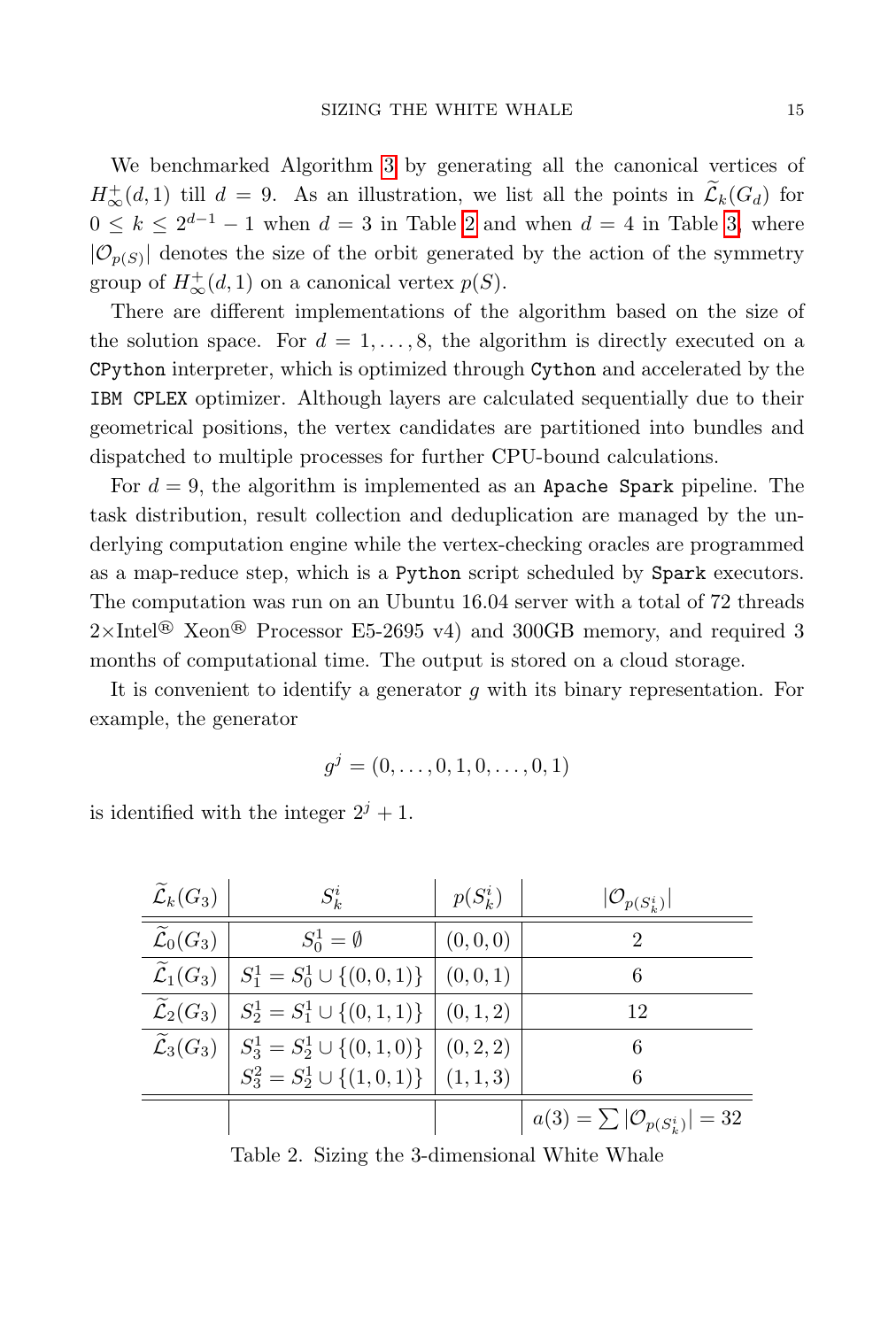| $\widetilde{\mathcal{L}}_k(G_4)$ | $S_k^i$                                                                                   | $p(S_k^i)$ | $ \mathcal{O}_{p(S^i_k)} $                   |
|----------------------------------|-------------------------------------------------------------------------------------------|------------|----------------------------------------------|
| $\widetilde{\mathcal{L}}_0(G_4)$ | $S_0^1 = \emptyset$                                                                       | (0,0,0,0)  | $\overline{2}$                               |
| $\widetilde{\mathcal{L}}_1(G_4)$ | $S_1^1 = S_0^1 \cup \{(0,0,0,1)\}\$                                                       | (0,0,0,1)  | 8                                            |
| $\widetilde{\mathcal{L}}_2(G_4)$ | $S_2^1 = S_1^1 \cup \{(0,0,1,1)\}\$                                                       | (0,0,1,2)  | 24                                           |
| $\widetilde{\mathcal{L}}_3(G_4)$ | $S_3^1 = S_2^1 \cup \{(0,0,1,0)\}\$                                                       | (0,0,2,2)  | 12                                           |
|                                  | $S_3^2 = S_2^1 \cup \{(0,1,0,1)\}$ $(0,1,1,3)$                                            |            | 24                                           |
| $\widetilde{\mathcal{L}}_4(G_4)$ | $S_4^1 = S_3^1 \cup \{(0,1,1,1)\}\$                                                       | (0,1,3,3)  | 24                                           |
|                                  | $S_4^2 = S_3^2 \cup \{(0,1,1,1)\}\mid (0,2,2,4)$                                          |            | 24                                           |
|                                  | $S_4^3 = S_3^2 \cup \{(1,0,0,1)\}$ (1, 1, 1, 4)                                           |            | 8                                            |
|                                  | $\widetilde{\mathcal{L}}_5(G_4)$ $\mid S_5^1 = S_4^1 \cup \{(0,1,0,1)\}$ $\mid (0,2,3,4)$ |            | 48                                           |
|                                  | $S_5^2 = S_4^1 \cup \{(1,0,1,1)\}$ (1, 1, 4, 4)                                           |            | 12                                           |
|                                  | $S_5^3 = S_4^2 \cup \{(1,0,0,1)\}$ $(1,2,2,5)$                                            |            | 24                                           |
| $\mathcal{L}_6(G_4)$             | $S_6^1 = S_5^1 \cup \{(0,1,1,0)\}\mid (0,3,4,4)$                                          |            | 24                                           |
|                                  | $S_6^2 = S_5^1 \cup \{(1,0,1,1)\}$ $(1,2,4,5)$                                            |            | 48                                           |
|                                  | $S_6^3 = S_5^3 \cup \{(1,0,1,1)\}$ (2, 2, 3, 6)                                           |            | 24                                           |
| $\widetilde{\mathcal{L}}_7(G_4)$ | $S_7^1 = S_6^1 \cup \{(0,1,0,0)\}\mid (0,4,4,4)$                                          |            | 8                                            |
|                                  | $S_7^2 = S_6^1 \cup \{(1,0,1,1)\}$ (1,3,5,5)                                              |            | 24                                           |
|                                  | $S_7^3 = S_6^2 \cup \{(1,0,0,1)\}$ (2, 2, 4, 6)                                           |            | 24                                           |
|                                  | $S_7^4 = S_6^3 \cup \{(1,1,0,1)\}$ (3,3,3,7)                                              |            | 8                                            |
|                                  |                                                                                           |            | $a(4) = \sum  \mathcal{O}_{p(S_i^i)}  = 370$ |

<span id="page-15-0"></span>Table 3. Sizing the 4-dimensional White Whale

Likewise, the set  $U_d^2$  of the generators summing up to the vertex

$$
p(U_d^2) = (1, \ldots, 1, d)
$$

that we considered in Proposition [3.3](#page-8-0) can be identified with the set

$$
\{1,3,5\ldots,2^{d-2}+1,2^{d-1}+1\}
$$

and the set  $W_d^k$  of the generators summing up to the vertex

$$
p(W_d^k) = (0, \dots, 0, 2^{k-1}, \dots, 2^{k-1})
$$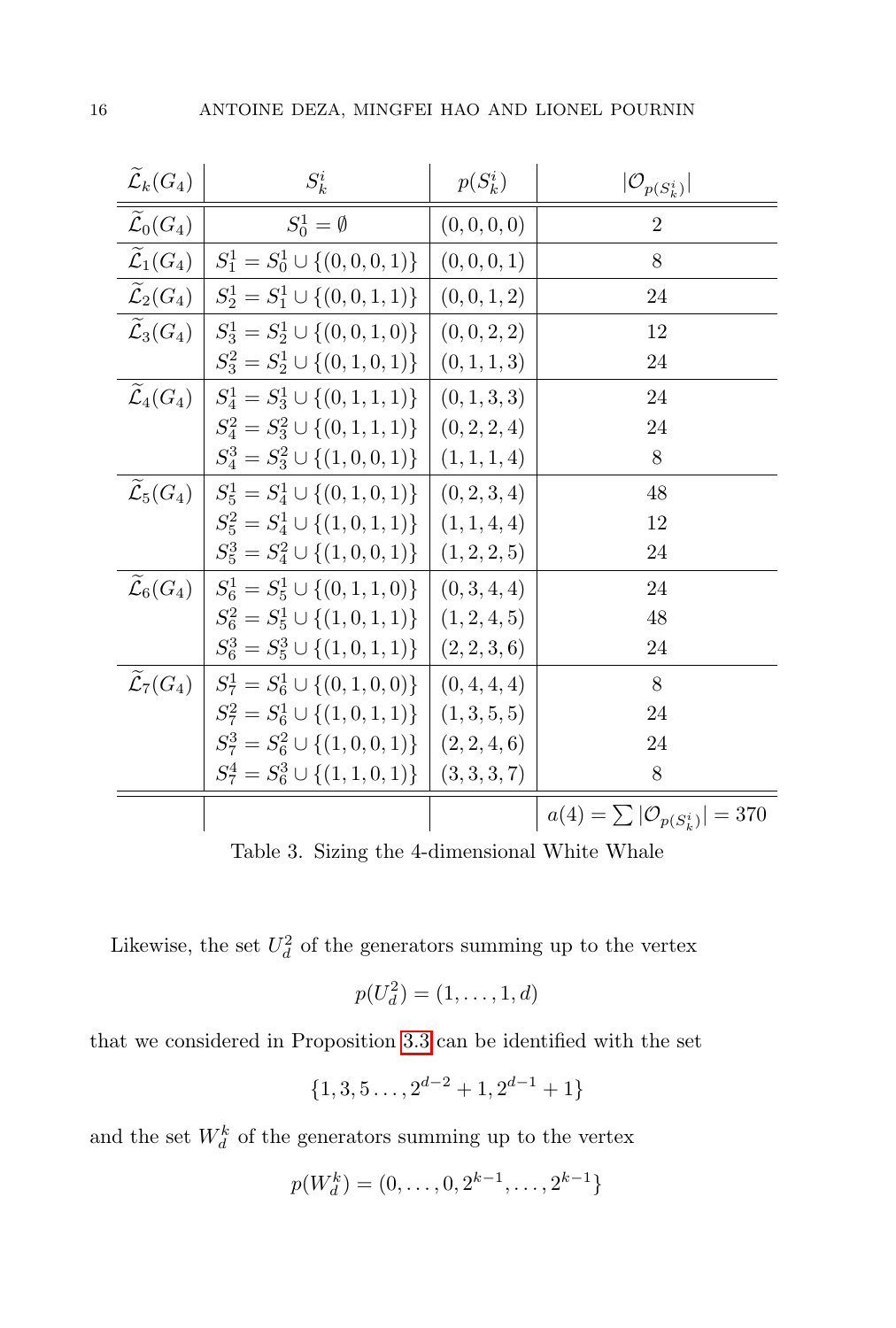considered in item  $(i)$  of Proposition [3.4](#page-9-0) can be identified with the set

$$
\{1, 2, 3, \ldots, 2^k - 1\}.
$$

Since the generation of the canonical vertices of  $H^{\text{+}}_{\infty}(8,1)$  gives the vertices of  $\widetilde{\mathcal{L}}_k(G_d)$  up to  $k = 8$  for all d, we can slightly warm-start Algorithm [3](#page-13-0) by beginning the computation from  $\mathcal{L}_8(G_9)$ .

It might be quite speculative to draw any empirical intuition based on data available only till  $d = 9$ . However, the following pattern may hold at least for the first d: the algorithm reaches relatively quickly the layer  $\mathcal{L}_{2^{d-2}+d}(G_d)$ , the last d layers are also relatively easy to compute, and the bulk of the computation results from the determination of the remaining  $2^{d-2} - 2d$  layers. Over this range, the size of the layers grows almost linearly to reach about  $4\%$  of  $a(d)$  for  $d = 7, 2\%$  for  $d = 8$ , and 1% for  $d = 9$ . Assuming that the same trend continues for  $d = 10$ , Algorithm [3](#page-13-0) would require the determination of a layer of size 0.5% of  $a(10)$  which is currently intractable as the determination of the largest layer of  $a(9)$  already requires between one and two days.

### <span id="page-16-0"></span>4. The edges of the White Whale

Consider a subset S of  $G_d$  and an element g of S. Assume that both  $p(S)$  and  $p(S\setminus\{g\})$  are vertices of  $H^+_{\infty}(d,1)$ . Since  $H^+_{\infty}(d,1)$  is zonotope, it must then have an edge with vertices  $p(S)$  and  $p(S\setminus\{g\})$ . In other words, any edge of  $H^{\pm}_{\infty}(d,1)$  connects a vertex in  $\mathcal{L}_{k-1}(G_d)$  to a vertex in  $\mathcal{L}_k(G_d)$  for some k. As the proposed algorithms traverse the edges between two consecutive layers to generate the vertices, these algorithms can be used to generate the edges as well. However, in practice the number of edges can be significantly larger than the number of vertices and thus generating the edges of the White Whale quickly becomes intractable memory-wise. Consequently we propose an approach that, assuming that the vertices are determined by Algorithm [3,](#page-13-0) counts the number of edges between  $\mathcal{L}_{k-1}(G_d)$  and  $\mathcal{L}_k(G_d)$  instead of generating them. The total number of edges is then obtained as a sum over  $k$ .

Given a vertex  $p(S)$  of  $H^{\pm}_{\infty}(d, 1)$  distinct from the origin  $p(\emptyset)$ , let  $\delta_S^-$  denote the number of edges between  $p(S)$  and a vertex in  $\mathcal{L}_{|S|-1}(G_d)$ :

$$
\delta_S^-=|\{g\in S: p(S\backslash \{g\})\in \mathcal{L}_{|S|-1}(G_d)\}|.
$$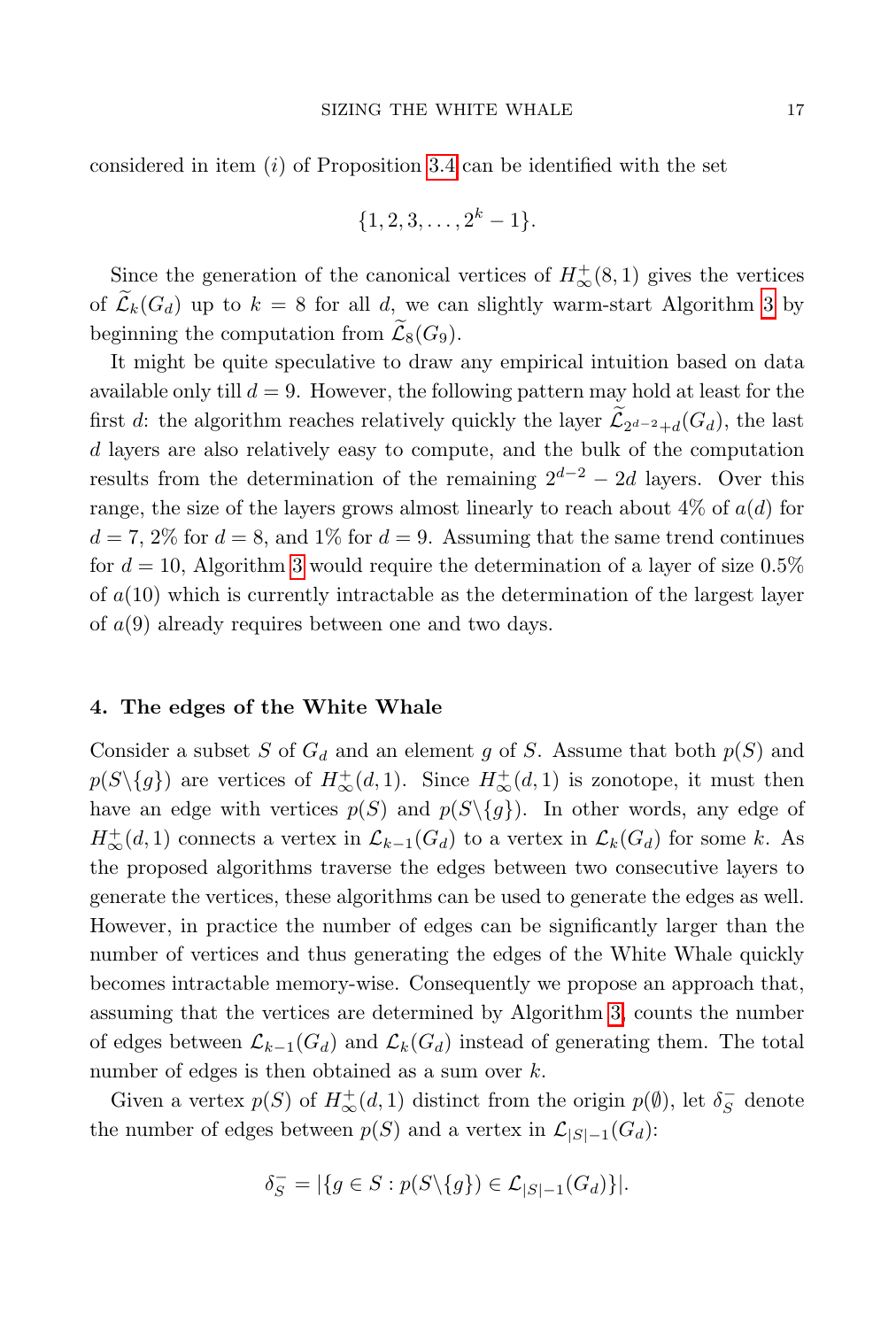We also set  $\delta_{\emptyset}^{-} = 0$ . The quantity  $\delta_{S}^{-}$  can be seen as the *degree from below* of  $p(S)$ ; that is, the number of edges between  $p(S)$  and a vertex in the layer immediately below the one containing  $p(S)$ . Consider for example

$$
S = \{(0, 0, 1), (0, 1, 0), (0, 1, 1)\}.
$$

In that case,  $p(S)$  is equal to  $(0, 2, 2)$  and is indeed a vertex of  $H^+_{\infty}(3, 1)$ . In fact,  $p(S)$  is a vertex of the hexagonal facet of  $H^{\pm}_{\infty}(3,1)$  contained in the hyperplane of equation  $x_1 = 0$ . In particular, both  $p(S\setminus\{(0, 0, 1)\})$  and  $p(S\setminus\{(0, 1, 0)\})$ are vertices of  $H^{\pm}_{\infty}(3,1)$  while  $p(S \setminus \{(0,1,1)\})$  is not. Thus  $\delta_S^- = 2$  as illustrated in Figure [2.](#page-11-1) By Proposition [4.1,](#page-17-0) the degree from below of a vertex  $p(S)$  of  $H^+_{\infty}(d, 1)$  is always 1 when S contains exactly  $2^{d-1}$  generators.

<span id="page-17-0"></span>PROPOSITION 4.1: If S contains exactly  $2^{d-1}$  generators and  $p(S)$  is a vertex of  $H^+_{\infty}(d,1)$ , then  $\delta_S^- = 1$ . Moreover, exactly  $|\mathcal{L}_{2^{d-1}}(G_d)|$  edges of the White Whale are equal to 1 up to translation.

Proof. By Lemma [3.5](#page-9-1) the vector 1 belongs to S. According to the same proposition,  $p(S \setminus \{g\})$  is not a vertex of  $H^{\pm}_{\infty}(d, 1)$  when g is an element of S other than 1. Thus,  $\delta_S^- = 1$  and the set of edges between  $\mathcal{L}_{2^{d-1}-1}(G_d)$  and  $\mathcal{L}_{2^{d-1}}(G_d)$  consists of exactly  $|\mathcal{L}_{2^{d-1}}(G_d)|$  edges equal, up to translation, to 1, see Lemma [3.6.](#page-10-0) As a consequence,  $|\mathcal{L}_{2^{d-1}-1}(G_d)| = |\mathcal{L}_{2^{d-1}}(G_d)|$ .

Summing up the edges encountered while traversing all the layers of  $H^{\pm}_{\infty}(d,1)$ yields that the number  $e(d)$  of edges of the White Whale satisfies:

$$
e(d) = \sum_{k=1}^{2^d-1} \sum_{p(S) \in \mathcal{L}_k(G_d)} \delta_S^-.
$$

The White Whale being centrally symmetric, the summation can be done up to  $k = 2^{d-1} - 1$  to account for all the edges except for the  $|\mathcal{L}_{2^{d-1}}(G_d)|$ edges between  $\mathcal{L}_{2^{d-1}-1}(G_d)$  and  $\mathcal{L}_{2^{d-1}}(G_d)$  identified in Proposition [4.1.](#page-17-0) Further exploiting the symmetry group of  $H^{\text{+}}_{\infty}(d, 1)$ , we obtain

$$
e(d) = \left(\sum_{k=1}^{2^{d-1}-1} \sum_{p(S) \in \widetilde{\mathcal{L}}_k(G_d)} |\mathcal{O}_{p(S)}| \delta_S^- \right) + \left(\sum_{p(S) \in \widetilde{\mathcal{L}}_{2^{d-1}-1}(G_d)} \frac{|\mathcal{O}_{p(S)}|}{2}\right)
$$

where  $|\mathcal{O}_{p(S)}|$  denotes the size of the orbit generated by the action of the symmetry group of  $H^{\pm}_{\infty}(d,1)$  on a canonical vertex  $p(S)$ . By this calculation, illustrated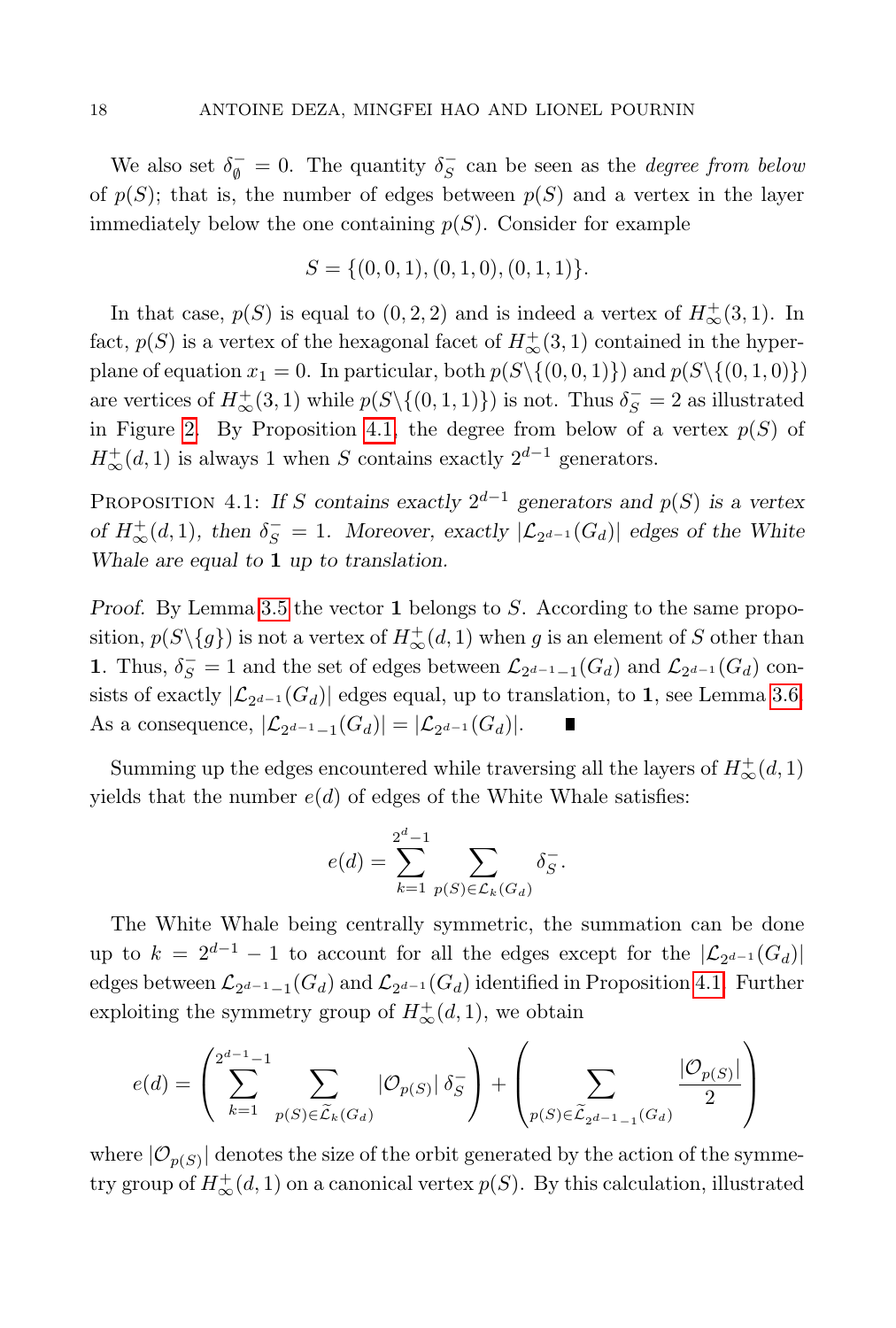| $\widetilde{\mathcal{L}}_k(G_3)$ | $S_k^i$                                    | $p(S_k^i)$ |    |                | $ \mathcal{O}_{p(S_k^i)}  \mid \delta_{S_k^i}^-    \mathcal{O}_{p(S_k^i)}  \delta_{S_k^i}^-$ |
|----------------------------------|--------------------------------------------|------------|----|----------------|----------------------------------------------------------------------------------------------|
| $\widetilde{\mathcal{L}}_1(G_3)$ | $S_1^1 = S_0^1 \cup \{(0,0,1)\}$ $(0,0,1)$ |            | 6  |                | 6                                                                                            |
| $\widetilde{\mathcal{L}}_2(G_3)$ | $S_2^1 = S_1^1 \cup \{(0,1,1)\}\$          | (0, 1, 2)  | 12 |                | 12                                                                                           |
| $\widetilde{\mathcal{L}}_3(G_3)$ | $S_3^1 = S_2^1 \cup \{(0,1,0)\}\;$         | (0, 2, 2)  | 6  | $\overline{2}$ | 12                                                                                           |
|                                  | $S_3^2 = S_2^1 \cup \{(1,0,1)\}\$          | (1, 1, 3)  | 6  | $\overline{2}$ | 12                                                                                           |
|                                  |                                            |            |    |                | $e(3) = 48$                                                                                  |

<span id="page-18-0"></span>Table 4. Counting the edges of the 3-dimensional White Whale

| $\widetilde{\mathcal{L}}_k(G_4)$ | $S_k^i$                                | $p(S_k^i)$   | $ \mathcal{O}_{p(S_k^i)} $ | $\delta_{S^i_{\nu}}^-$ | $ \mathcal{O}_{p(S_k^i)} \delta_{S_k^i}^-$ |
|----------------------------------|----------------------------------------|--------------|----------------------------|------------------------|--------------------------------------------|
| $\mathcal{L}_1(G_4)$             | $S_1^1 = S_0^1 \cup \{(0,0,0,1)\}\$    | (0, 0, 0, 1) | 8                          | 1                      | 8                                          |
| $\mathcal{L}_2(G_4)$             | $S_2^1 = S_1^1 \cup \{(0,0,1,1)\}\$    | (0, 0, 1, 2) | 24                         | $\mathbf{1}$           | 24                                         |
| $\widetilde{\mathcal{L}}_3(G_4)$ | $S_3^1 = S_2^1 \cup \{(0,0,1,0)\}\$    | (0, 0, 2, 2) | 12                         | $\overline{2}$         | 24                                         |
|                                  | $S_3^2 = S_2^1 \cup \{(0,1,0,1)\}\$    | (0, 1, 1, 3) | 24                         | $\overline{2}$         | 48                                         |
| $\mathcal{L}_4(G_4)$             | $S_4^1 = S_3^1 \cup \{(0,1,1,1)\}\$    | (0, 1, 3, 3) | 24                         | 1                      | 24                                         |
|                                  | $S_4^2 = S_3^2 \cup \{(0,1,1,1)\}\$    | (0, 2, 2, 4) | 24                         | $\mathbf{1}$           | 24                                         |
|                                  | $S_4^3 = S_3^2 \cup \{(1,0,0,1)\}\$    | (1, 1, 1, 4) | 8                          | 3                      | 24                                         |
| $\widetilde{\mathcal{L}}_5(G_4)$ | $S_5^1 = S_4^1 \cup \{(0,1,0,1)\}\$    | (0, 2, 3, 4) | 48                         | $\overline{2}$         | 96                                         |
|                                  | $S_5^2 = S_4^1 \cup \{(1,0,1,1)\}\$    | (1, 1, 4, 4) | 12                         | $\overline{2}$         | 24                                         |
|                                  | $S_5^3 = S_4^2 \cup \{(1,0,0,1)\}\$    | (1, 2, 2, 5) | 24                         | $\overline{2}$         | 48                                         |
| $\mathcal{L}_6(G_4)$             | $S_6^1 = S_5^1 \cup \{(0, 1, 1, 0)\}\$ | (0, 3, 4, 4) | 24                         | $\overline{2}$         | 48                                         |
|                                  | $S_6^2 = S_5^1 \cup \{(1,0,1,1)\}\$    | (1, 2, 4, 5) | 48                         | $\overline{2}$         | 96                                         |
|                                  | $S_6^3 = S_5^3 \cup \{(1,0,1,1)\}\$    | (2, 2, 3, 6) | 24                         | $\overline{2}$         | 48                                         |
| $\widetilde{\mathcal{L}}_7(G_4)$ | $S_7^1 = S_6^1 \cup \{(0,1,0,0)\}\$    | (0, 4, 4, 4) | 8                          | 3                      | 24                                         |
|                                  | $S_7^2 = S_6^1 \cup \{(1,0,1,1)\}\$    | (1,3,5,5)    | 24                         | 3                      | 72                                         |
|                                  | $S_7^3 = S_6^2 \cup \{(1,0,0,1)\}\$    | (2, 2, 4, 6) | 24                         | 3                      | 72                                         |
|                                  | $S_7^4 = S_6^3 \cup \{(1,1,0,1)\}\$    | (3, 3, 3, 7) | 8                          | 3                      | 24                                         |
|                                  |                                        |              |                            |                        | $e(4) = 760$                               |

<span id="page-18-1"></span>Table 5. Counting the edges of the 4-dimensional White Whale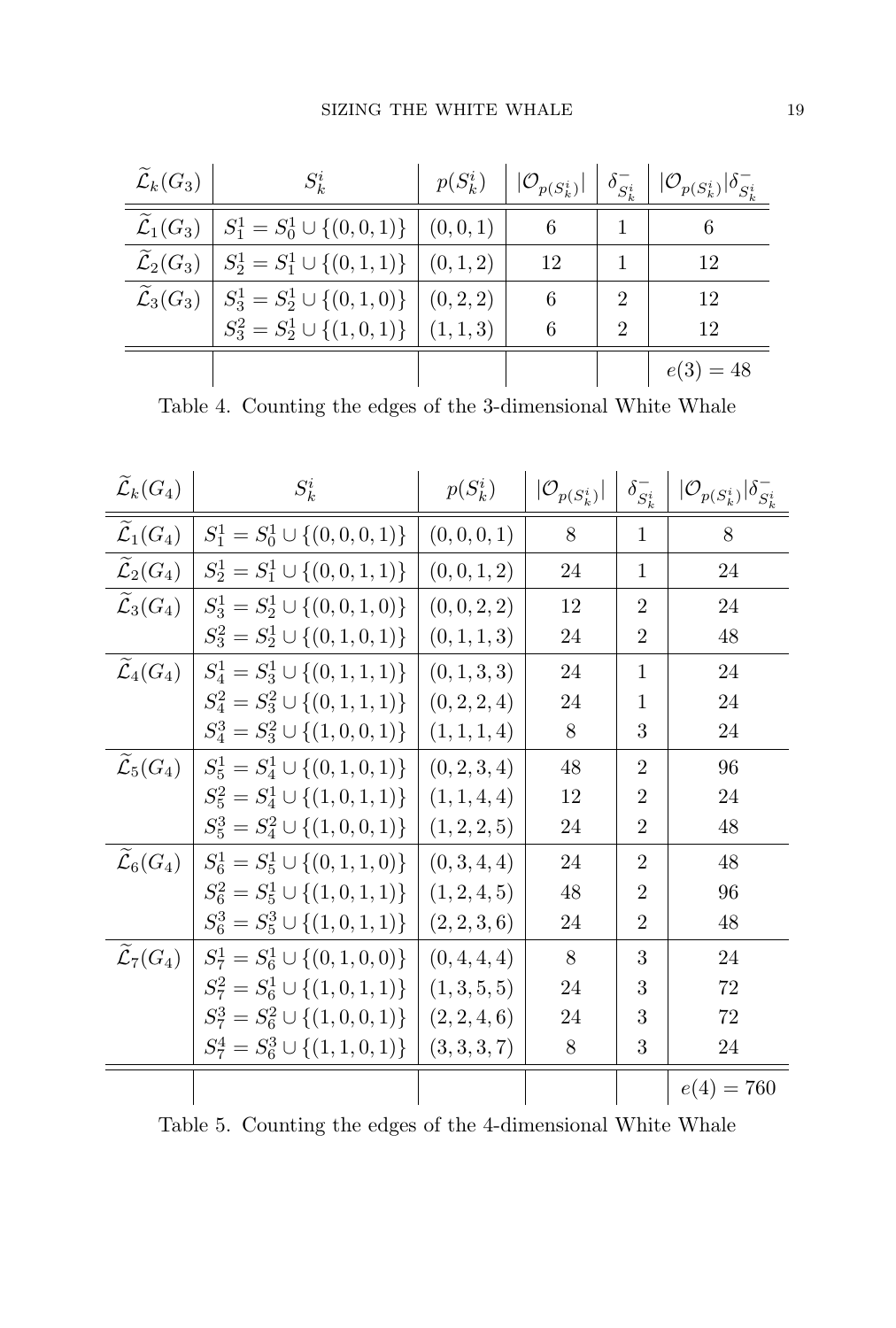in Table [4,](#page-18-0) the 3-dimensional White Whale has

$$
(6 \times 1 + 12 \times 1 + 6 \times 2 + 6 \times 2) + \left(\frac{6}{2} + \frac{6}{2}\right) = 48
$$

edges, see Figure [2.](#page-11-1) The corresponding calculation, but in the case of the 4-dimensional White Whale is illustrated in Table [5.](#page-18-1)

The values of  $e(d)$  are yielded by two rounds of calculation, which are based on the output of  $a(d)$  and deployed as **Spark** two sets of pipelines. The first set of pipelines are focused on the connectivity between consecutive layers, whose output is further passed to another set of pipelines to produce degree reports of each layer. The resulting number of edges are reported in Table [8.](#page-21-0)

### <span id="page-19-0"></span>5. The vertex degrees of the White Whale

Similarly to the degree from below defined in Section [4,](#page-16-0) we denote by  $\delta_S^+$  the degree from above of a vertex  $p(S)$  distinct from  $p(G_d)$ ; that is, the number of edges connecting  $p(S)$  to a vertex contained in the layer  $\mathcal{L}_{|S|+1}(G_d)$ .

$$
\delta_S^+ = |\{g \notin S : p(S \cup \{g\}) \in \mathcal{L}_{|S|+1}(G_d)\}|.
$$

In addition, we set  $\delta_{G_d}^+$  to 0. As  $H^+_{\infty}(d,1)$  is centrally symmetric, Proposition [4.1](#page-17-0) can be rewritten as follows.

PROPOSITION 5.1: If a subset S of  $G_d$  contains exactly  $2^{d-1} - 1$  generators and  $p(S)$  is a vertex of  $H^+_{\infty}(d, 1)$ , then  $\delta_S^+ = 1$ .

The degree  $\delta_S$  of a vertex  $p(S)$ ; that is, the number of edges of  $H^{\pm}_{\infty}(d,1)$ incident to  $p(S)$ , is given by  $\delta_S = \delta_S^- + \delta_S^+$ . Note that  $\delta_{\emptyset}$  and  $\delta_{G_d}$  are both equal to d. For example, the 32 vertices of  $H^+_{\infty}(3,1)$  are all of degree 3. in other words,  $H^{\pm}_{\infty}(3,1)$  is a simple zonotope, see Table [6](#page-20-0) and Figure [2.](#page-11-1)

The calculation of the vertex-degrees of the 4-dimensional White Whale is illustrated in Table [7.](#page-20-1) The number  $o(d)$  of orbits or, equivalently the number of canonical vertices, the average vertex degree  $2e(d)/a(d)$ , and the average size of an orbit  $a(d)/o(d)$  are all given up to dimension 9 in Table [8.](#page-21-0) These initial values may indicate that the average size of an orbit  $a(d)/o(d)$  is a large fraction of the largest possible orbit size of 2d!.

Remark 5.2: All the known values of  $e(d)$  are multiples of  $d(d+1)$  and, when d is equal to 7, we obtain from Table [8](#page-21-0) that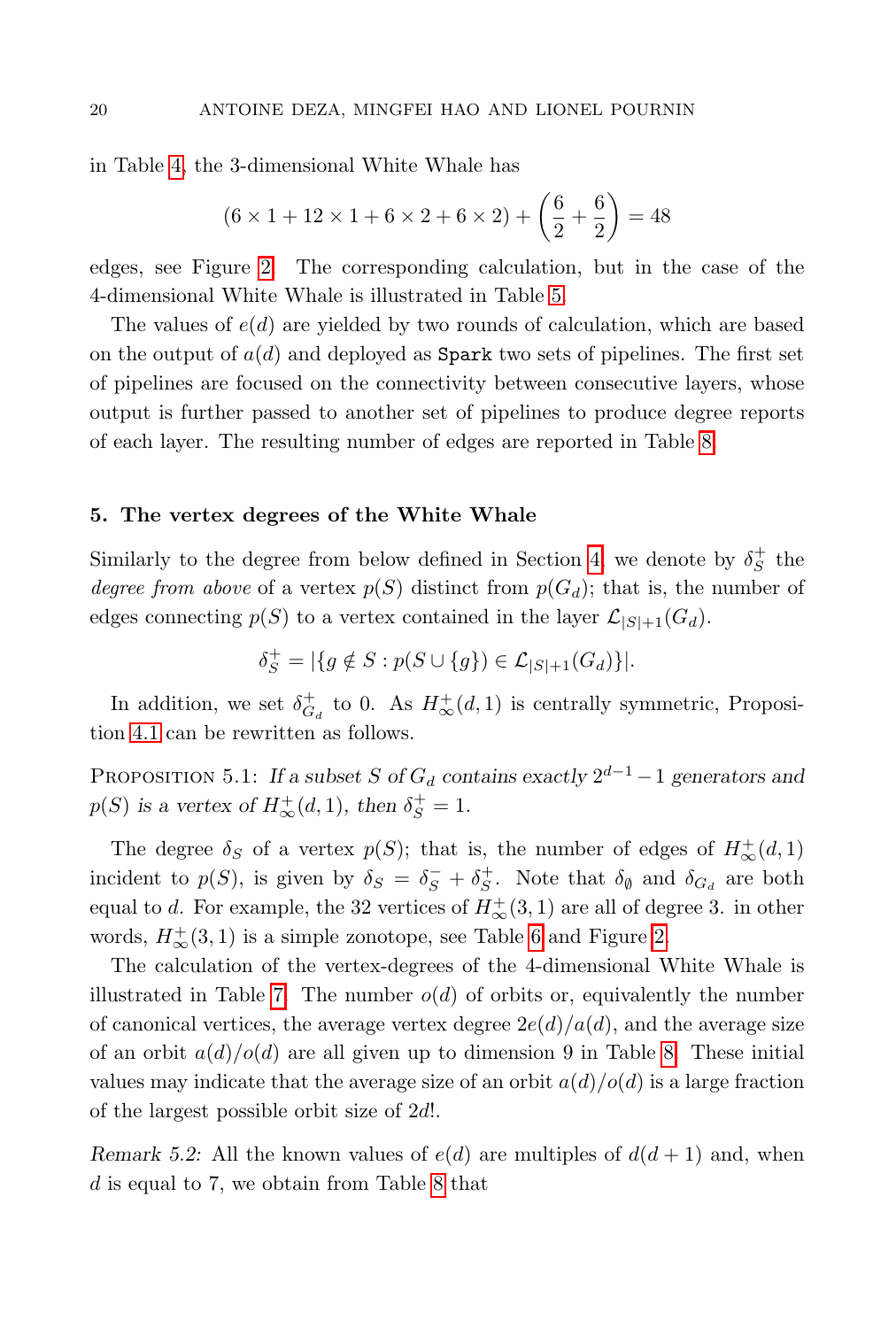| $\widetilde{\mathcal{L}}_k(G_3)$ | $S_k^i$                                                                           | $p(S_k^i)$ |                | $\delta_{S_i^i}^ \delta_{S_i^i}^+$ $\parallel \delta_{S_k^i}$ |   |
|----------------------------------|-----------------------------------------------------------------------------------|------------|----------------|---------------------------------------------------------------|---|
| $\widetilde{\mathcal{L}}_0(G_3)$ | $S_0^1 = \emptyset$                                                               | (0,0,0)    | $\theta$       | 3                                                             | 3 |
| $\widetilde{\mathcal{L}}_1(G_3)$ | $S_1^1 = S_0^1 \cup \{(0,0,1)\}$ $(0,0,1)$                                        |            |                | $\mathcal{D}_{\mathcal{L}}$                                   | 3 |
| $\widetilde{\mathcal{L}}_2(G_3)$ | $S_2^1 = S_1^1 \cup \{(0,1,1)\}\$                                                 | (0, 1, 2)  |                | $\mathfrak{D}$                                                | 3 |
|                                  | $\widetilde{\mathcal{L}}_3(G_3) \mid S_3^1 = S_2^1 \cup \{(0,1,0)\} \mid (0,2,2)$ |            | $\overline{2}$ |                                                               |   |
|                                  | $S_3^2 = S_2^1 \cup \{(1,0,1)\}$                                                  | (1,1,3)    | $\overline{2}$ | $1 \parallel 3$                                               |   |

<span id="page-20-0"></span>Table 6. The vertex degrees of the 3-dimensional White Whale

| $\widetilde{\mathcal{L}}_k(G_4)$ | $S_k^i$                             | $p(S_k^i)$   | $\delta_{S^i_k}^-$ | $\delta_{S_i^i}^+$ | $\delta_{S^i_k}$ |
|----------------------------------|-------------------------------------|--------------|--------------------|--------------------|------------------|
| $\mathcal{L}_0(G_4)$             | $S^1_0 = \emptyset$                 | (0, 0, 0, 0) | $\overline{0}$     | 4                  | $\overline{4}$   |
| $\mathcal{L}_1(G_4)$             | $S_1^1 = S_0^1 \cup \{(0,0,0,1)\}\$ | (0,0,0,1)    | 1                  | 3                  | $\overline{4}$   |
| $\mathcal{L}_2(G_4)$             | $S_2^1 = S_1^1 \cup \{(0,0,1,1)\}\$ | (0, 0, 1, 2) | 1                  | 3                  | 4                |
| $\mathcal{L}_3(G_4)$             | $S_3^1 = S_2^1 \cup \{(0,0,1,0)\}\$ | (0, 0, 2, 2) | $\overline{2}$     | 2                  | $\overline{4}$   |
|                                  | $S_3^2 = S_2^1 \cup \{(0,1,0,1)\}\$ | (0, 1, 1, 3) | 2                  | 2                  | $\overline{4}$   |
| $\widetilde{\mathcal{L}}_4(G_4)$ | $S_4^1 = S_3^1 \cup \{(0,1,1,1)\}\$ | (0, 1, 3, 3) | 1                  | 3                  | $\overline{4}$   |
|                                  | $S_4^2 = S_3^2 \cup \{(0,1,1,1)\}\$ | (0, 2, 2, 4) | 1                  | 3                  | $\overline{4}$   |
|                                  | $S_4^3 = S_3^2 \cup \{(1,0,0,1)\}\$ | (1, 1, 1, 4) | 3                  | 3                  | 6                |
| $\widetilde{\mathcal{L}}_5(G_4)$ | $S_5^1 = S_4^1 \cup \{(0,1,0,1)\}\$ | (0, 2, 3, 4) | $\overline{2}$     | $\overline{2}$     | 4                |
|                                  | $S_5^2 = S_4^1 \cup \{(1,0,1,1)\}\$ | (1, 1, 4, 4) | $\overline{2}$     | 4                  | 6                |
|                                  | $S_5^3 = S_4^2 \cup \{(1,0,0,1)\}\$ | (1, 2, 2, 5) | 2                  | 2                  | 4                |
| $\widetilde{\mathcal{L}}_6(G_4)$ | $S_6^1 = S_5^1 \cup \{(0,1,1,0)\}\$ | (0, 3, 4, 4) | $\mathcal{D}$      | 2                  | $\overline{4}$   |
|                                  | $S_6^2 = S_5^1 \cup \{(1,0,1,1)\}\$ | (1, 2, 4, 5) | $\overline{2}$     | $\overline{2}$     | $\overline{4}$   |
|                                  | $S_6^3 = S_5^3 \cup \{(1,0,1,1)\}\$ | (2, 2, 3, 6) | 2                  | 2                  | $\overline{4}$   |
| $\widetilde{\mathcal{L}}_7(G_4)$ | $S_7^1 = S_6^1 \cup \{(0,1,0,0)\}\$ | (0, 4, 4, 4) | 3                  | 1                  | $\overline{4}$   |
|                                  | $S_7^2 = S_6^1 \cup \{(1,0,1,1)\}\$ | (1, 3, 5, 5) | 3                  | 1                  | 4                |
|                                  | $S_7^3 = S_6^2 \cup \{(1,0,0,1)\}\$ | (2, 2, 4, 6) | 3                  | 1                  | 4                |
|                                  | $S_7^4 = S_6^3 \cup \{(1,1,0,1)\}\$ | (3,3,3,7)    | 3                  | 1                  | 4                |

<span id="page-20-1"></span>Table 7. The vertex degrees of the 4-dimensional White Whale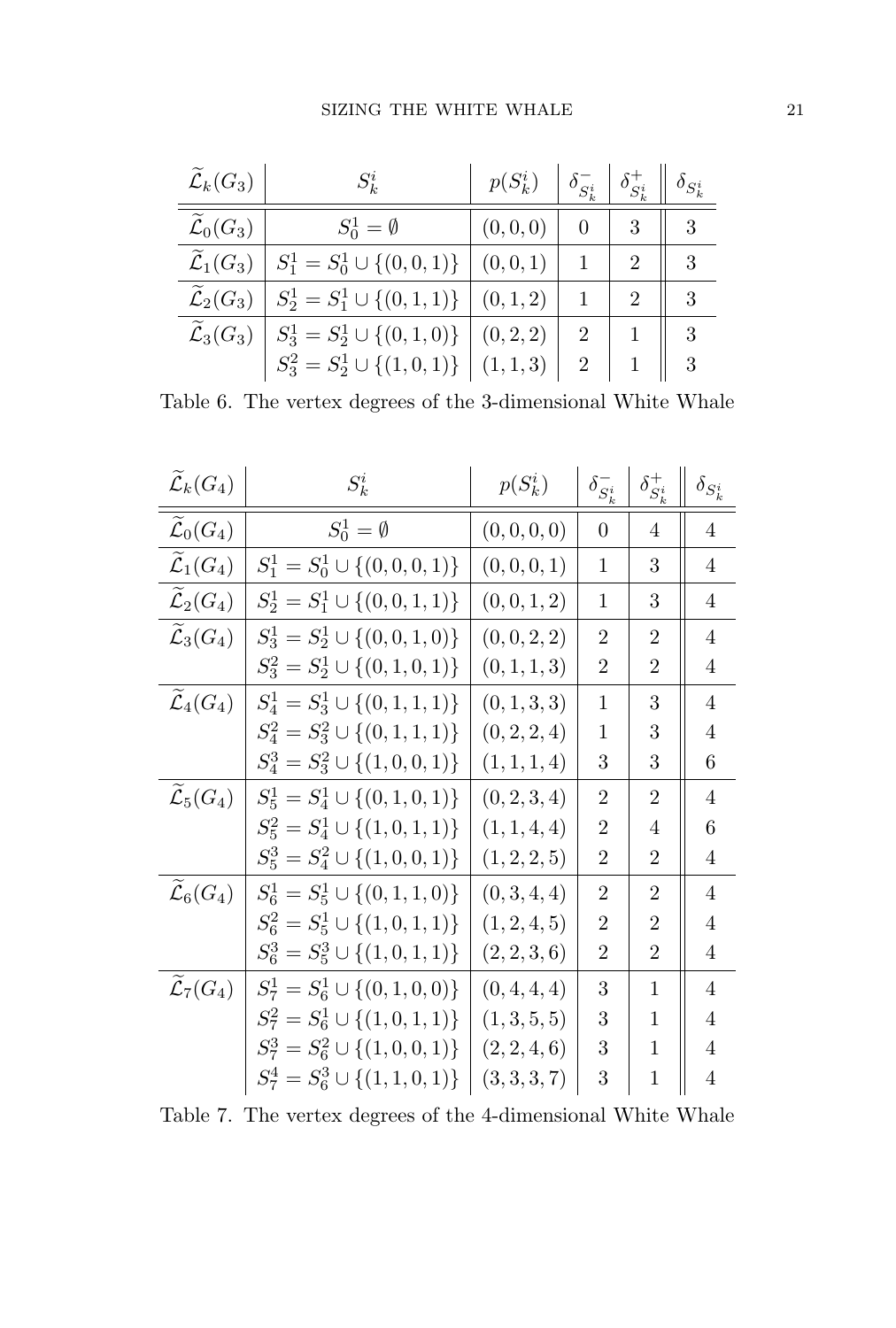$$
\frac{e(d)}{4d(d+1)} = 6\,531\,461,
$$

which is a prime number.

<sub>1</sub><sup>1</sup>

Let us now turn our attention back to the vertices  $p(U_d^k)$  of  $H^+_{\infty}(d, 1)$  provided by Proposition [3.3.](#page-8-0) We can determine exactly the degree of these vertices.

<span id="page-21-1"></span>LEMMA 5.3: The degree of  $p(U_d^k)$  from below is  $\delta_{U_d^k}^- = \begin{pmatrix} d-1 \\ k-1 \end{pmatrix}$  $k-1$ .

*Proof.* We recall that  $U_d^k$  is defined when  $1 \leq k \leq d-1$ . Let us first show that, if g belongs to  $U_d^k \backslash U_d^{k-1}$ , then  $p(U_d^k \backslash \{g\})$  is a vertex of  $H^+_{\infty}(d, 1)$ . Observe that, when  $k = 1$ , this is immediate as the origin of  $\mathbb{R}^d$  is a vertex of  $H^+_{\infty}(d, 1)$ . Hence we can assume that  $k \geq 2$ . By symmetry, we can moreover assume without loss of generality that  $g$  is the generator whose last  $k$  coordinates are equal to 1 and whose first  $d-k$  coordinates are equal to 0. We will use the linear optimization oracle  $(LO_{S,G})$  with  $S = U_d^k \setminus \{g\}$  and  $G = G_d$ .

Consider the vector c of  $\mathbb{R}^d$  whose first  $d-k$  coordinates are equal to  $2-3k$ , whose last coordinate is  $3k^2 - 3k - 1$ , and whose remaining  $d-k-1$  coordinates are  $-3k$ . Consider a vector g' in  $U_d^k \setminus \{g\}$ . As g' is distinct from g, either at least one of its  $d - k$  first coordinates is non-zero, and

$$
\sum_{i=1}^{a-1} c_i g'_i \ge (2 - 3k) - 3k(k - 2) = -3k^2 + 3k + 2,
$$

| $\overline{d}$ | a(d)             | e(d)                   | 2e(d)<br>a(d)  | o(d)           | a(d)<br>2d!o(d) |
|----------------|------------------|------------------------|----------------|----------------|-----------------|
| $\overline{2}$ | 6                | 6                      | $\mathfrak{D}$ | $\overline{2}$ | 75%             |
| 3              | 32               | 48                     | 3              | 5              | $\approx 53\%$  |
| $\overline{4}$ | 370              | 760                    | $\approx 4.1$  | 18             | $\approx 43\%$  |
| $\overline{5}$ | 11292            | 30540                  | $\approx 5.4$  | 112            | $\approx 43\%$  |
| 6              | 1 066 044        | 3662064                | $\approx 6.9$  | 1512           | $\approx 49\%$  |
| 7              | 347 326 352      | 1463047264             | $\approx 8.4$  | 56 220         | $\approx 61\%$  |
| 8              | 419 172 756 930  | 2 105 325 742 608      | $\approx 10.0$ | 6942047        | $\approx 75\%$  |
| 9              | 1955230985997140 | 11 463 171 860 268 180 | $\approx 11.7$ | 3 140 607 258  | $\approx 86\%$  |

<span id="page-21-0"></span>Table 8. Some sizes of the White Whale.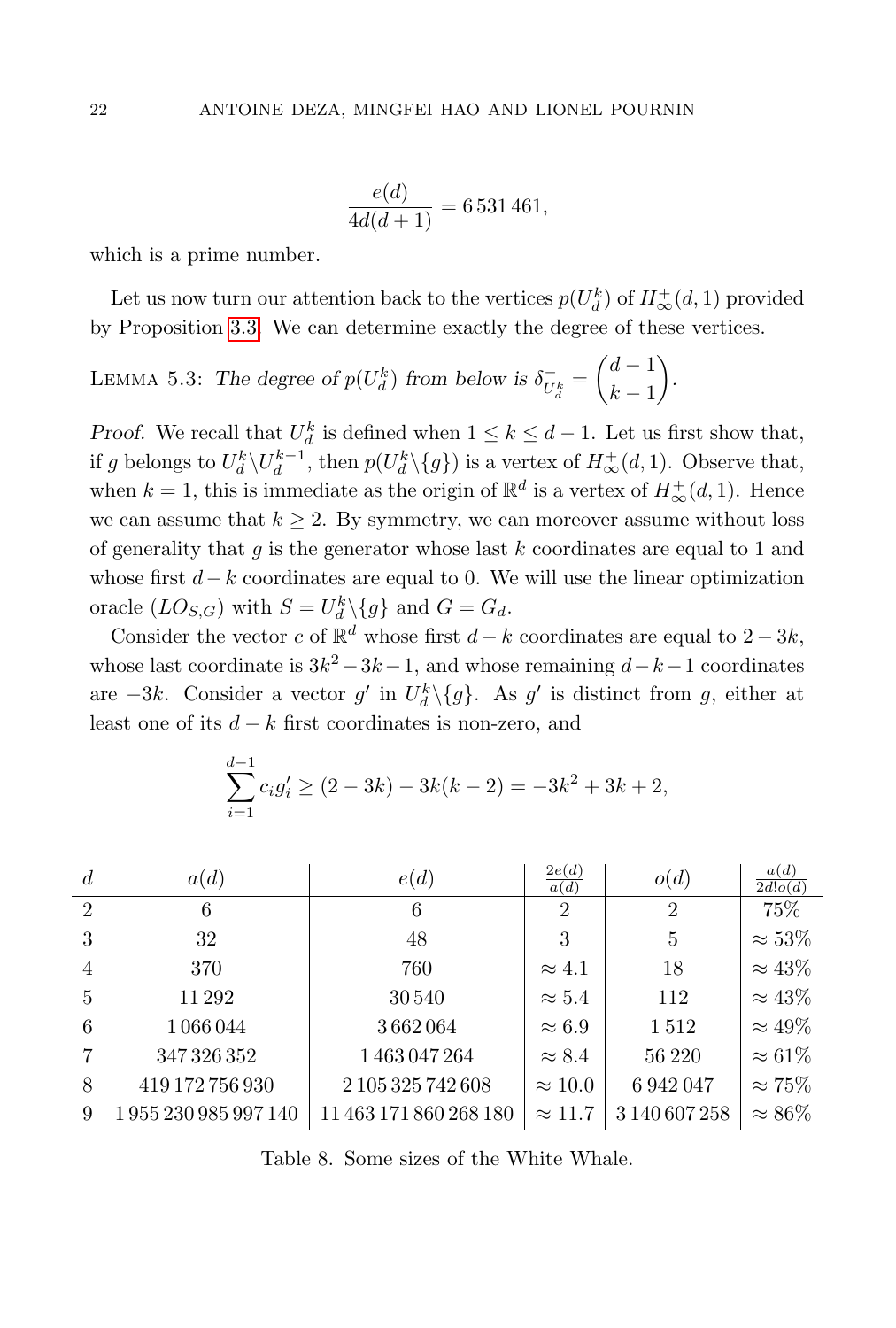or at most  $k - 2$  of its  $d - 1$  first coordinates are non-zero, and

$$
\sum_{i=1}^{d-1} c_i g'_i \ge -3k(k-2) = -3k^2 + 6k.
$$

As  $c_d = 3k^2 - 3k - 1$  and  $k \ge 1$ , both of these inequalities imply that  $c^T g' \ge 1$ . Now consider a vector g' in  $G_d \setminus [U_d^k \setminus \{g\}]$ . If  $g'_d = 0$ , then  $c^T g' \le -1$  because g' has at least one non-zero coordinate and the first  $d-1$  coordinates of c are negative. If  $g'_d = 1$ , then either  $g' = g$  or at least k of its  $d-1$  first coordinates are non-zero. If  $g' = g$ , then by construction,

$$
c^T g' = -3k(k-1) + 3k^2 - 3k - 1 = -1.
$$

If at least k of the  $d-1$  first coordinates of  $g'$  are non-zero, then

$$
c^T g' \le (2 - 3k)k + 3k^2 - 3k - 1 < -1.
$$

This proves that  $p(U_d^k \setminus \{g\})$  is a vertex of  $H^+_{\infty}(d, 1)$ , as desired.

We now show that, if g belongs to  $U_d^{k-1}$ , then  $p(U_d^k \setminus \{g\})$  is not a vertex of  $H^+_{\infty}(d, 1)$ . As  $U_d^k \setminus U_d^{k-1}$  contains exactly

$$
\binom{d-1}{k-1}
$$

vectors, this will prove the proposition. Consider a vector g from  $U_d^{k-1}$ . By symmetry, we can assume without loss of generality that the last  $k - 1$  coordinates of g are equal to 1 and that its first  $d - k + 1$  coordinates are equal to 0. Denote by  $g'$  the vector in  $U_d^k$  whose k last coordinates are equal to 1 and by g'' the vector in  $G_d \backslash U_d^k$  whose unique non-zero coordinate is  $g''_{d-k+1}$ .

By construction,  $g = g' - g''$  and as an immediate consequence,

$$
p(U_d^k \setminus \{g\}) = p([U_d^k \setminus \{g'\}] \cup \{g''\}).
$$

This proves that  $p(U^k_d \setminus \{g\})$  can be decomposed as a sum of two different subsets of  $G_d$ . Therefore, this point cannot be a vertex of  $H^{\dagger}_{\infty}(d,1)$ .

<span id="page-22-0"></span>LEMMA 5.4: The degree of 
$$
p(U_d^k)
$$
 from above is  $\delta_{U_d^k}^+ = \begin{pmatrix} d-1 \\ k \end{pmatrix}$ .

*Proof.* We recall that  $U_d^k$  is defined when  $1 \leq k \leq d-1$ . The proof proceeds as that of Lemma [5.3.](#page-21-1) Consider a vector g that belongs to  $U_d^{k+1} \setminus U_d^k$ . We show as a first step that  $p(U_d^k \cup \{g\})$  is a vertex of  $H^+_{\infty}(d, 1)$  by using the oracle  $(LO_{S,G})$ with  $S = U_d^k \cup \{g\}$  and  $G = G_d$ .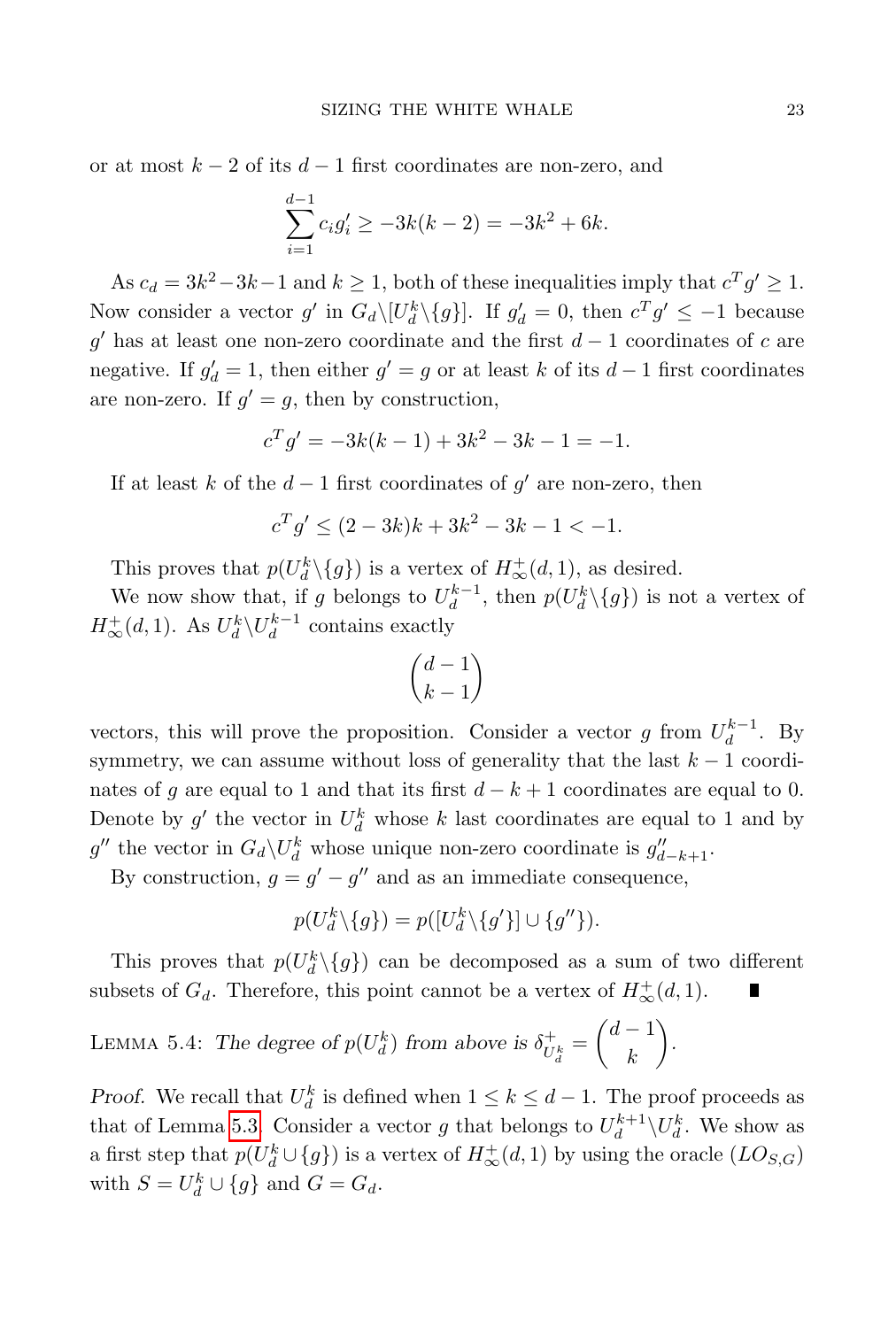By symmetry, we can assume without loss of generality that the last  $k + 1$ coordinates of g are non-zero. Consider the vector c of  $\mathbb{R}^d$  whose first  $d - k - 1$ coordinates are equal to  $-2k-1$ , whose last coordinate is equal to  $2k^2 - k + 1$ and whose other k coordinates are equal to  $-2k+1$ . Further consider a vector  $g'$  in  $U_d^k \cup \{g\}$ . If  $g'$  is equal to g, then by construction

$$
c^T g' = k(-2k+1) + 2k^2 - k + 1 = 1.
$$

If g' is not equal to g, then at most  $k-1$  of its first  $d-1$  coordinates are non-zero. As a consequence,

$$
\sum_{i=1}^{d-1} c_i g'_i \ge -(k-1)(2k+1) = -2k^2 + k + 1.
$$

As  $c_d = 2k^2 - k + 1$  and  $g'_d = 1$ , this yields  $c^T g' \geq 2$ . So far, we have shown that  $c^T g' \geq 1$  for every  $g'$  in  $U_d^k \cup \{g\}$ . Now let us consider a vector  $g'$  in  $G_d \setminus [U_d^k \cup \{g\}]$  and show that  $c^T g' \leq -1$ . If  $g'_d = 0$ , then  $c^T g'$  must be negative because  $g'$  has at least one non-zero coordinate and the  $d-1$  first coordinates of c are negative. If  $g'_d = 1$ , then  $g'$  must have at least  $k + 1$  non-zero coordinates. As in addition g' is distinct from g, at least one its first  $d - k - 1$  coordinates is equal to 1. As a consequence,

$$
\sum_{i=1}^{d-1} c_i g'_i \le -(2k+1) - (k-1)(2k-1) = -2k^2 + k - 2.
$$

Since  $c_d = 2k^2 - k + 1$  and  $g'_d = 1$ , this yields  $c^T g' \leq -1$ . According to the oracle  $(LO_{S,G})$  with  $S = U_d^k \cup \{g\}$  and  $G = G_d$ , the point  $p(U_d^k \cup \{g\})$  is then necessarily a vertex of  $H^{\text{+}}_{\infty}(d, 1)$ , as desired.

Let us now show that for any vector g in  $G_d\backslash U_d^{k+1}$ , the point  $p(U_d^k \cup \{g\})$  is never a vertex of  $H^{\pm}_{\infty}(d, 1)$ . Denote by j the number of non-zero coordinates of g and assume, first that  $g_d = 0$ . By symmetry, we can further assume without loss of generality that  $g_i = 1$  exactly when  $d - j \leq i \leq d - 1$ . Denote by g' the vector in  $G_d \backslash U_d^k$  such that  $g'_i = 1$  when

$$
d - \max\{j, k\} \le i \le d.
$$

By construction,  $g' - g$  belongs to  $U_d^k$  but  $g'$  does not. Moreover,

$$
p(U_d^k \cup \{g\}) = p([U_d^k \setminus \{g' - g\}] \cup \{g'\}).
$$

This shows that  $p(U_d^k \cup \{g\})$  admits two decompositions into a sum of vectors from  $G_d$  and therefore cannot be a vertex of  $H^+_{\infty}(d, 1)$ .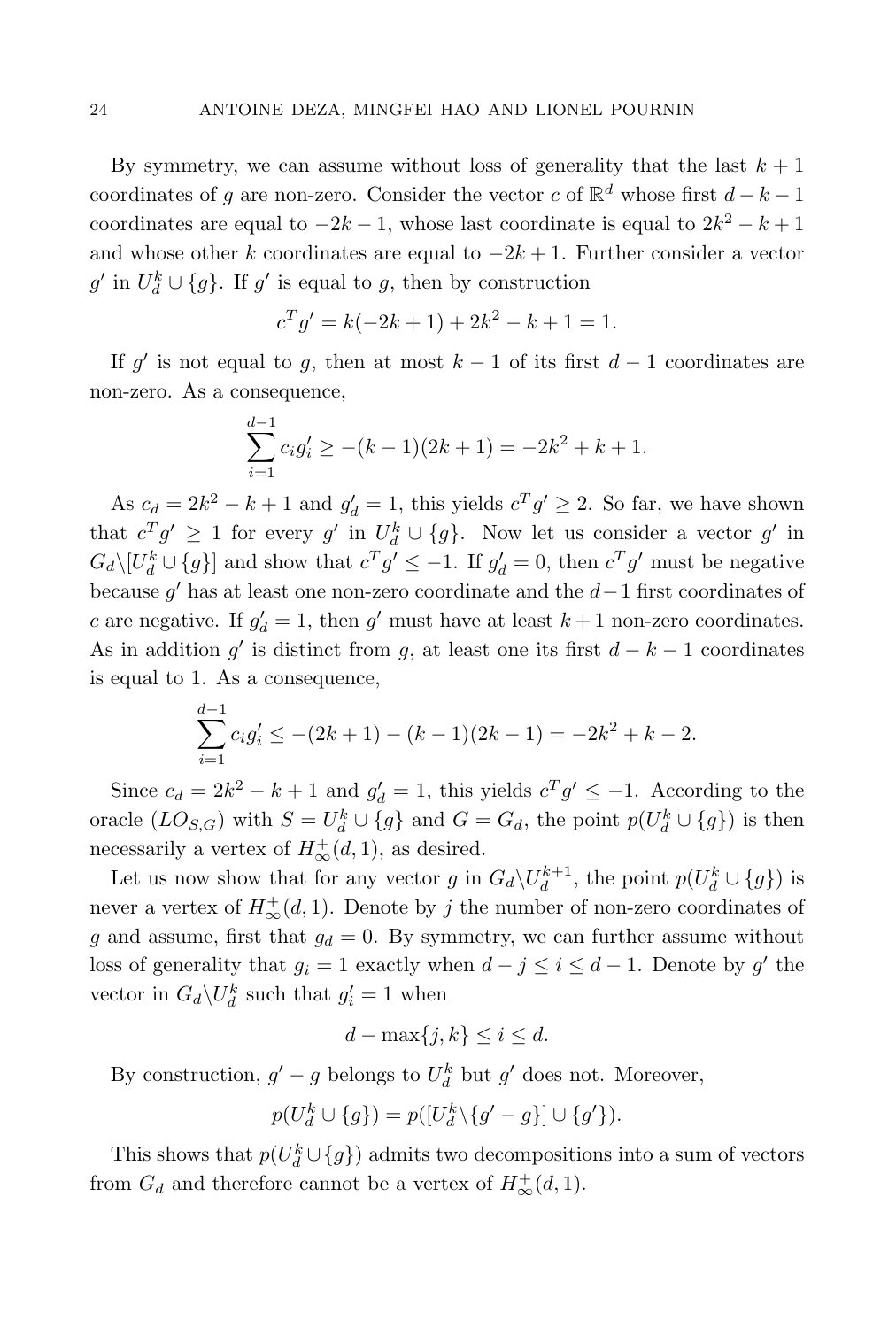Finally, assume that  $q_d = 1$ . In this case, j is at least  $k + 2$ . By symmetry we can further assume that last  $j$  coordinates of  $g$  are non-zero. Denote by  $g'$  the vector in  $G_d$  whose only non-zero coordinate is  $c_{d-1}$  and observe that  $g-g'$  does not belong to  $U_d^k$  because it has at least  $k+1$  non-zero coordinates. Moreover,  $g'$  does not belong to  $U_d^k \cup \{g\}$  either, and

$$
p(U_d^k \cup \{g\}) = p(U_d^k \cup \{g - g', g'\}).
$$

As above, this shows that  $p(U_d^k \cup \{g\})$  admits two decompositions into a sum of vectors from  $G_d$ . Therefore, it cannot be a vertex of  $H^{\dagger}_{\infty}(d,1)$ .

As there are exactly

$$
\binom{d-1}{k}
$$

vectors in  $U_d^{k+1} \backslash U_d^k$ , this proves the lemma.

<span id="page-24-2"></span>THEOREM 5.5: The degree of  $p(U_d^k)$  is  $\begin{pmatrix} d \\ k \end{pmatrix}$ k .

Proof. Theorem [5.5](#page-24-2) immediately follows from Lemmas [5.3](#page-21-1) and [5.4.](#page-22-0)

COROLLARY 5.6: Setting  $k = |d/2|$  in Theorem [5.5](#page-24-2) yields a vertex of degree

$$
\binom{d}{\lfloor d/2 \rfloor} \geq \frac{2^d}{d+1}
$$

thus providing the announced vertex of the White Whale whose degree is exponential in the dimension.

Remark 5.7: The degree of  $p(U_d^k)$  is maximal among the vertices of  $H^+_{\infty}(d,1)$ when  $2 \leq d \leq 9$ . We hypothesize it is the case in any dimension.

Acknowledgement. The authors thank the anonymous referees, Zachary Chroman, Lukas Kühne, and Mihir Singhal for providing valuable comments and suggestions.

### References

- <span id="page-24-0"></span>[1] David Avis, David Bremner and Raimund Seidel, How good are convex hull algorithms?, Computational Geometry 7 (1997), 265–301.
- <span id="page-24-1"></span>[2] David Avis and Komei Fukuda, A pivoting algorithm for convex hulls and vertex enumeration of arrangements and polyhedra, Discrete and Computational Geometry 8 (1992), 295–313.